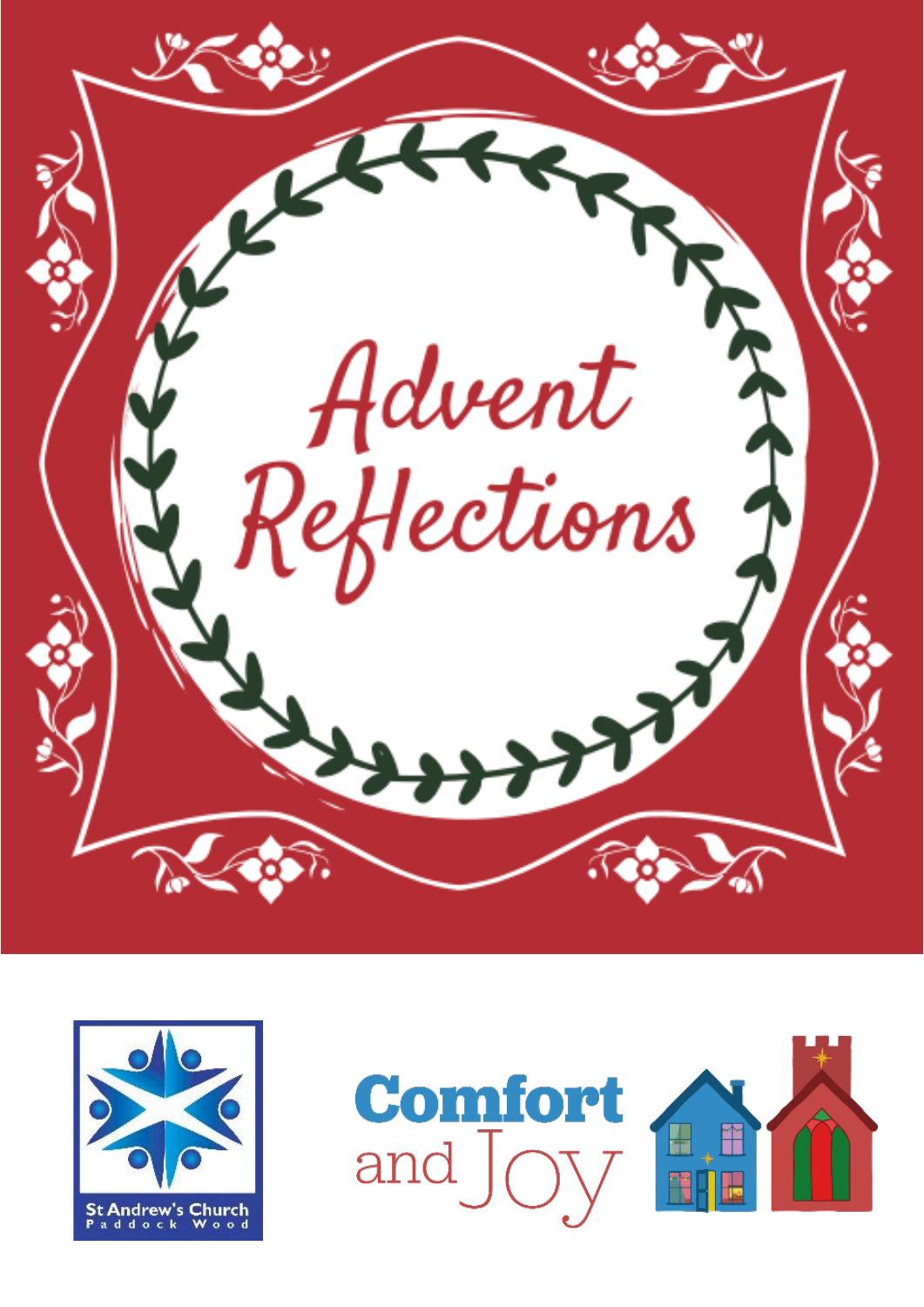# **Welcome to Advent Reflections!**

During this time of Advent, we thought we at St Andrew's Church could journey together as a church family, looking at what the Bible has to say about the coming of Jesus at Christmas. We found a lovely resource for our families and children called 'ADVENTure' and so have produced this 'Advent Reflections' resource, using the same readings but slightly different reflections, which we can use each day of Advent.

Each day as we get nearer to Christmas, we will look at a short passage of the Bible that helps us understand God's amazing plan to send Jesus - from hundreds of years before Jesus was born, right up to his first cry as a new born baby in Bethlehem.

So as we journey together through Advent, please take time to think about the daily reading and its context, what God might be trying to say to you each day about that passage, and how you might be able to share that with someone else. Just as each day of Advent will bring us closer to Christmas, God wants to bring us closer to Him each day, and for us to try and bring others closer to Him each day.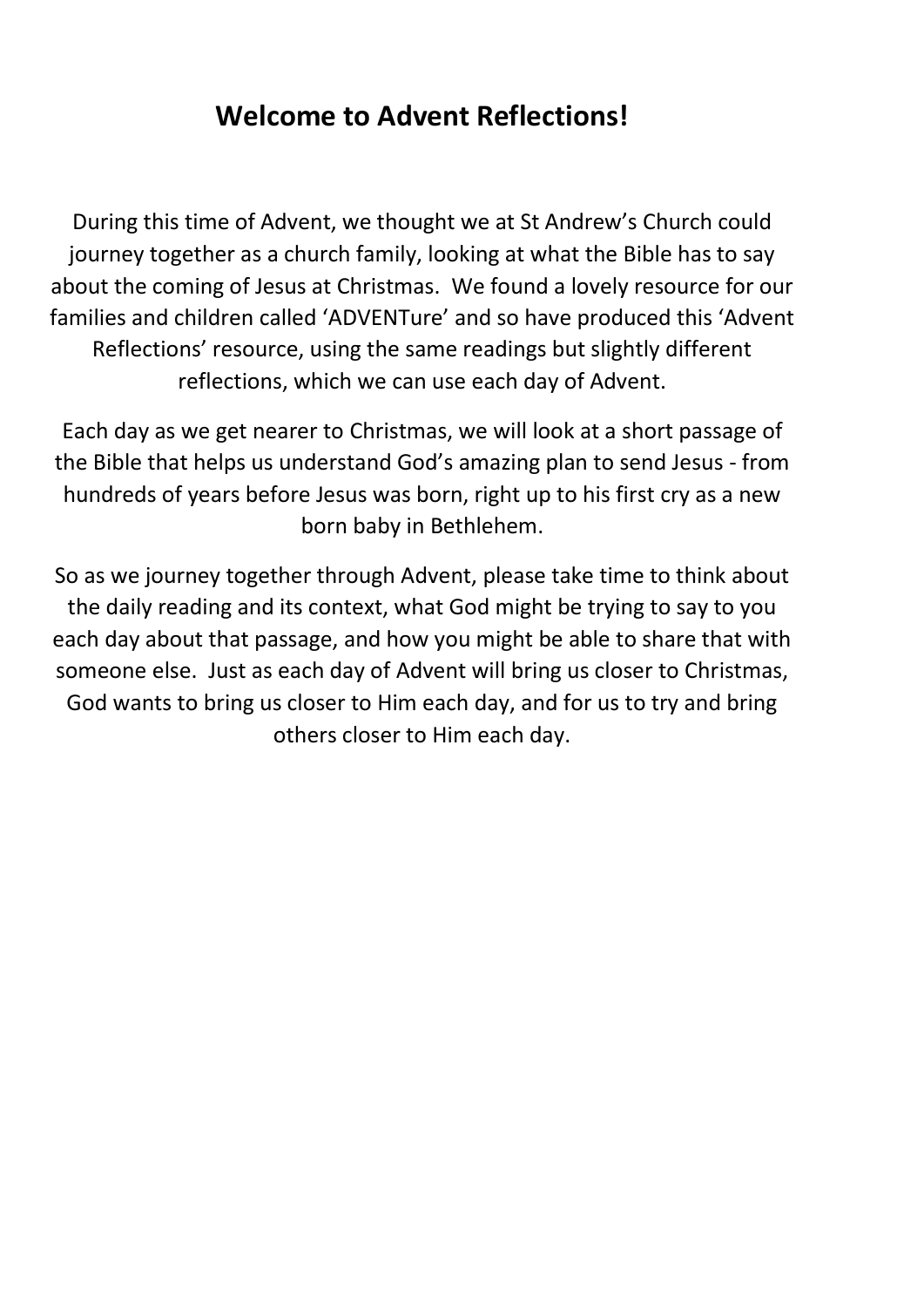## **MONDAY 30TH NOVEMBER: IN THE BEGINNING**

#### **Reading:** Genesis 3: 8-15

**Verse of the Day:** *Genesis 3:15 – And I will cause hostility between you and the woman, and between your offspring and her offspring. He will strike your head, and you will strike his heel.*

### **A Reflection from David Lear**

Our readings this week are like a series of scenes which demonstrate through time the working out of God's purpose to redeem a fallen humanity from the consequences of their disobedience, by promising a Saviour who would rescue them. Our first scene tells of man's fall from grace and the eternal consequences of that fall.

First God had to deal with their inability to obey his command not to eat the fruit of one of the trees in the garden he had given them to care for and to enjoy. So he drove them out and told them that henceforth they would have to work to live. He also punished the serpent by condemning it to be at enmity with human beings from that time on

We should note how Adam attempted to blame Eve and Eve the serpent, just like much of society today. Few are prepared to accept responsibility for their mistakes and failures instead making excuses and covering up their incompetence by "passing the buck".

Sadly, the failure of Adam and Eve has been followed by every other living person since. We are all guilty of disobeying God's command to love Him and to love our neighbours as we love ourselves and we all need to be rescued from the consequences of that failure.

**Prayer:** Thank You God, that in the person and work of your only son Jesus Christ, we have just such a rescuer, one who is wholly reliable and who will never let us down. So, even when our circumstances are difficult and the future is unclear, let us put our trust in Him and rejoice in the knowledge that we are forgiven.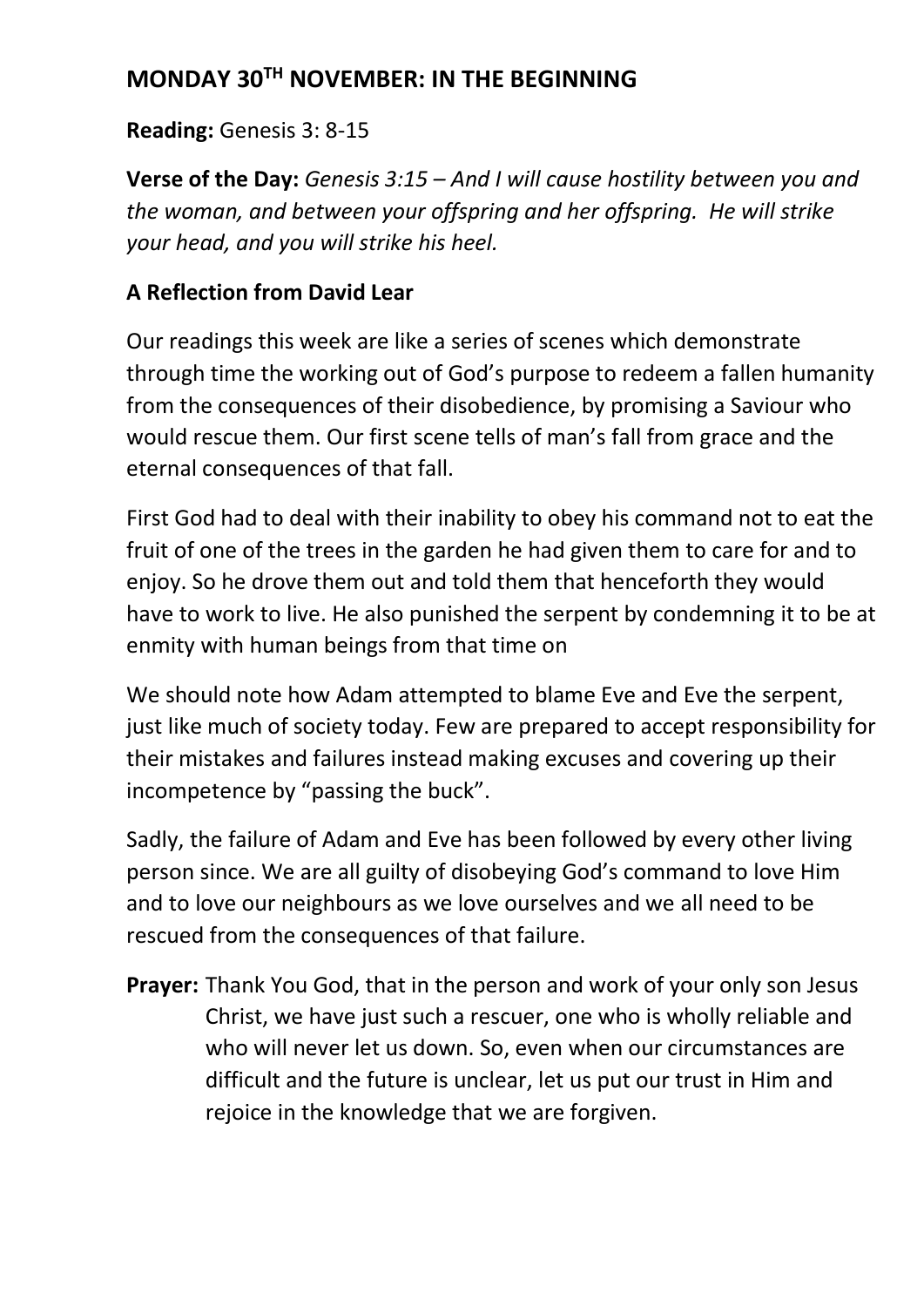## **TUESDAY 1ST DECEMBER: PROMISED BLESSING**

**Reading:** Genesis 22: 1-19

**Verse of the Day:** *Genesis 22:18 – "And through your descendants all the nations of the earth will be blessed - all because you obeyed me."*

#### **A Reflection from David Lear**

Our second scene is set some hundreds of years later at a time when Abraham's faith is put to a severe test. For many years Abraham and his wife Sarah had longed for a son and eventually God fulfilled his promise to them, and they were blessed by the birth of Isaac. Then God called Abraham to sacrifice Isaac. We can only imagine Abraham's feelings at this command, but he obeyed and set out for Mt. Moriah, which later became the site of Jerusalem, and prepared to sacrifice his only son. Our reading relates how God provided a substitute just in the nick of time and Isaac was spared. Furthermore, God promised Abraham that because he had not spared his only son, through his descendants all the nations of the world would be blessed

As I read these verses I was reminded of God's own sacrifice, he also did not spare his only son but gave him up to be our substitute and to pay the price of our failure to keep his commandments. Isaac was saved but God's only Son Jesus, who did not "count equality with God something to be grasped, but made himself nothing, taking the very nature of a servant, being made in human likeness ,he humbled himself and became obedient to death, even death on a cross".

**Prayer:** In these difficult times, when we are experiencing a second time of lockdown, when our ability to see friends and family members who do not live with us has been curtailed, when perhaps our faith too has been tested, help us Lord to remember that you have promised that we will not be tested more than we can bear. So, let us continue to give thanks and praise and to look forward to complete freedom to see our loved ones once again. (As I wrote this note, news has broken that a vaccine giving 90% freedom from infection has been successfully tested and the hope is that it will be made widely available later in the year. Something more to lift our spirits and to give thanks for! Hallelujah!)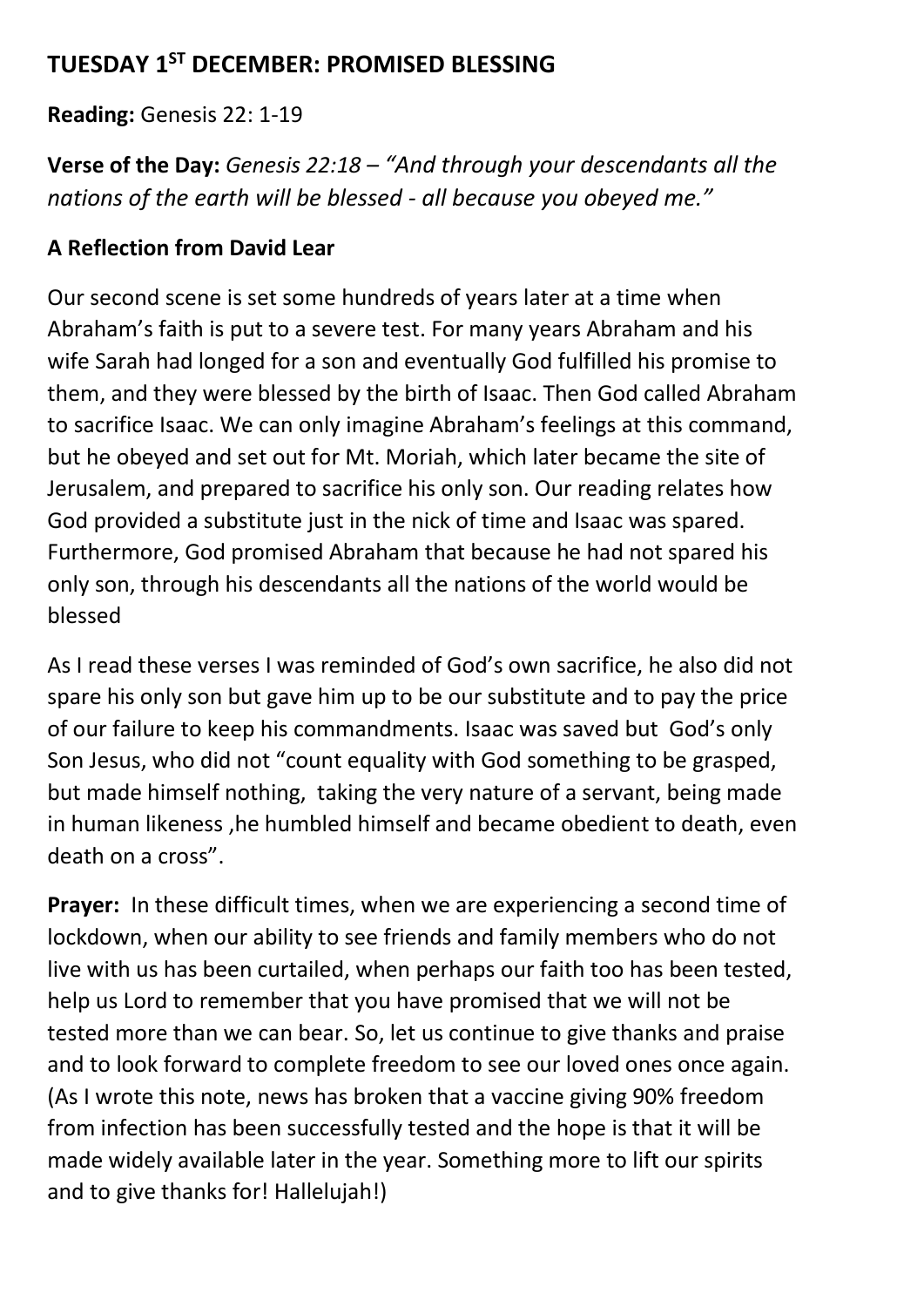### **WEDNESDAY 2ND DECEMBER – A THRONE FOREVER**

**Reading:** 2 Samuel 7: 12-17

**Verse of the Day:** *He is the one who will build a house - a temple – for my name. And I will secure his royal throne forever."*

#### **A Reflection from David Lear**

Time has moved on by the best part of a thousand years and this scene is set during the reign of King David, Israel's greatest king. He had achieved peace from all his enemies and had built a palace for himself and his family. He wished to build a suitable dwelling place for God and his tabernacle, which until then had been accommodated in a tent. Initial advice from Nathan the prophet was that this was an excellent idea and that he should proceed. That night God spoke to Nathan to tell him that he had spoken in haste. It was not David who would build the temple, but his son, Solomon. I wonder how Nathan felt when he realised that he had spoken hastily and needed to tell David of this change of plan. Was his life in danger? Was the office of the prophet to be subject to ridicule? I suspect these thoughts caused him some anxious moments but nevertheless he returned to David. It was not all bad news however there was also the good news for David, that not only should his son be the one to build the temple, but that a dynasty would be established in his name and would last forever. That his earthly kingdom did not endure is one of sadness, but God's plans are not so easily thwarted and, as we shall see, an alternative was to be delivered.

Do we have times when our plans, which seemed to be right when we conceived them, later turn out to be unworkable, perhaps because we didn't consult others who were able to form a more considered view. Maybe we did a Nathan and neglected to ask God if our plan chimed with his.

**Prayer:** We pray that we may never act without seeking the guidance of God's Holy Spirit.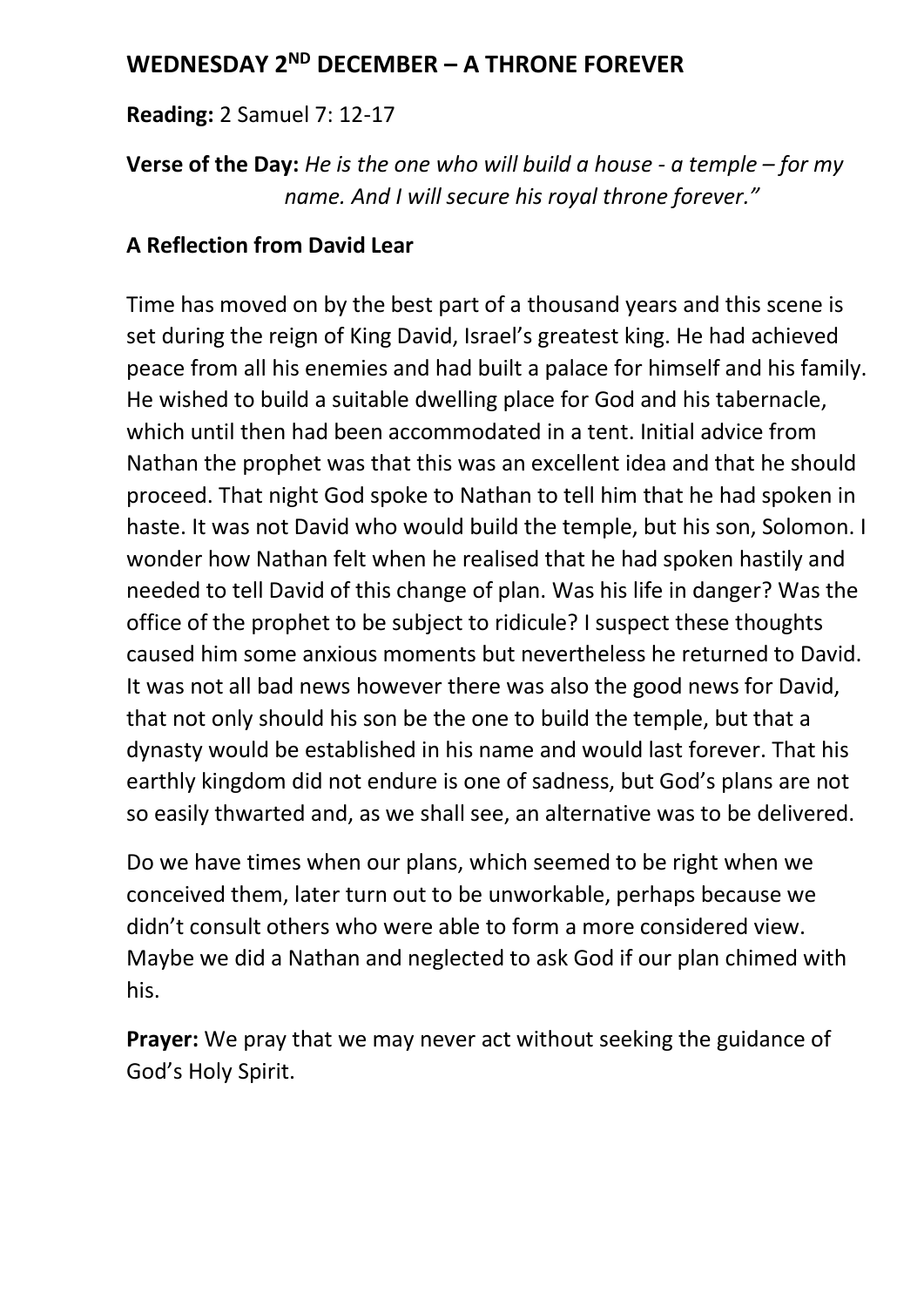## **THURSDAY 3RD DECEMBER – A SIGN OF THE TIMES**

**Reading:** Isaiah 7: 13-14

**Verse of the Day:** *"The Lord Himself will give you a sign. Look! The virgin will conceive a child! She will give birth to a son and will call Him "Immanuel" which means "God with us."*

### **A Reflection from David Lear**

Once again time has moved on and we are now in the  $8<sup>th</sup>$  Centurv before Christ and the kingdom of Judah is threatened by invasion. King Ahaz is alarmed, but Isaiah the prophet assures him that the invasion will not, in fact, happen and that the enemies will be routed. Ahaz is far from convinced and even refuses to ask God for a sign, instead offering up the reason that he would not put the Lord to the test, an echo of the injunction in the book of Deuteronomy.

Isaiah's response is that God himself would provide the sign, one laden with hope, not just for Ahaz, but for everyone else at that time and since then. A virgin would conceive and bring forth a son and he would be called Immanuel, or God with us. A reminder that God would come to rescue his people, not only at the time of Ahaz, but at some future time when they most needed rescuing. As Christians we recognise Mary as the Virgin foretold by Isaiah and acknowledge her son Jesus as the fulfilment of the name Immanuel. God is indeed with us, knows all our joys, understands our sorrows and gives assurance that he will be with us through thick and thin. Let's not be like Ahaz who did not trust God enough to ask him for a sign. Instead as the words of the old hymn has it "judge the Lord by feeble sense but trust him for his power".

**Prayer:** Dear God, Thank you for this amazing promise 700 years before Jesus was born that "Immanuel" was coming. Thank you for being with us. Help me to see and to know your presence today. Amen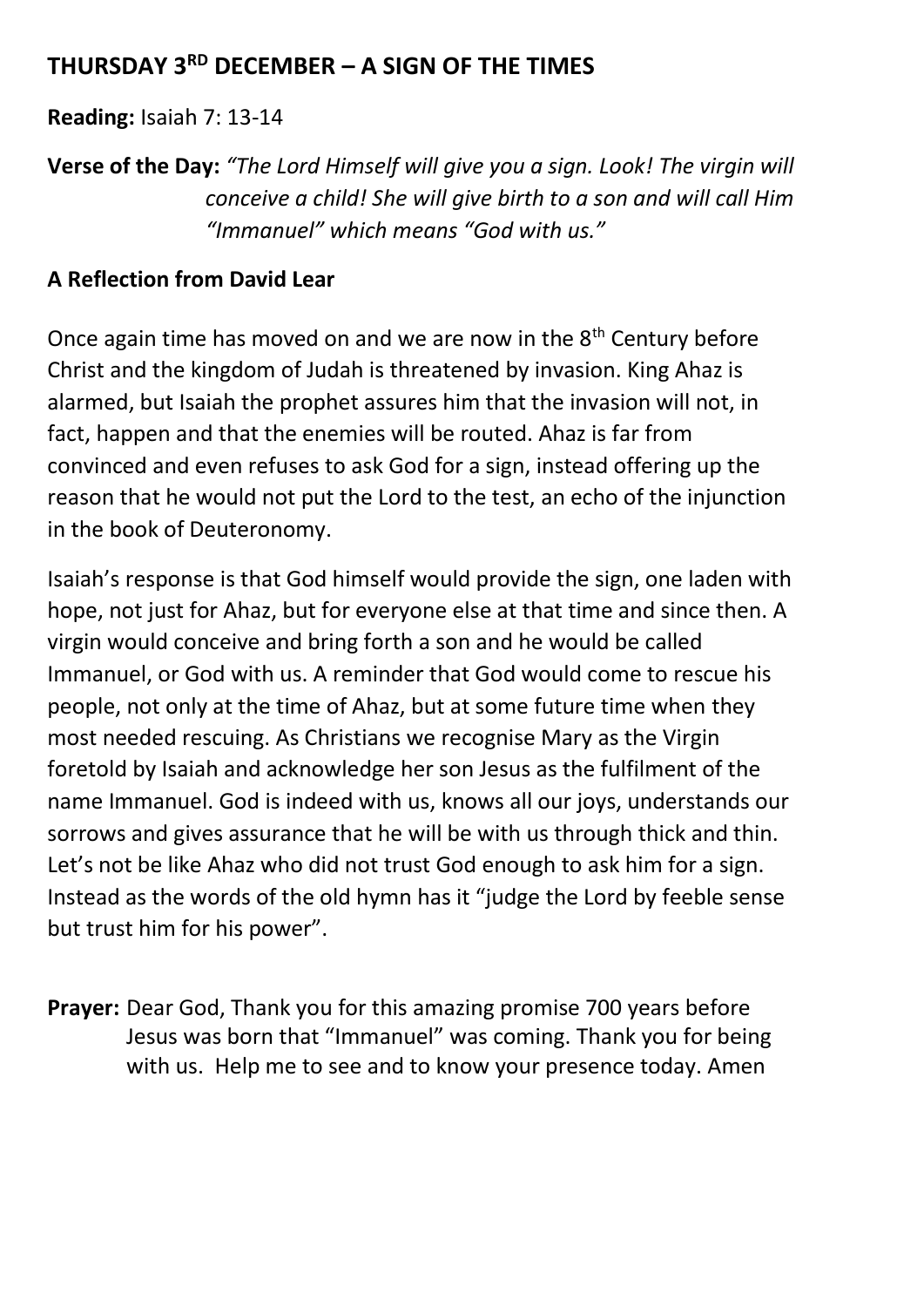## **FRIDAY 4th DECEMBER – NAME CALLING**

**Reading:** Isaiah 9: 2-7

**Verse of the Day:** *"And through your descendants all the nations of the earth will be blessed - all because you obeyed me."*

#### **A Reflection from David Lear**

This scene is set at the end of the 8<sup>th</sup> Century before Christ and tells of the coming of a royal son, a descendent of David will ascend the throne and will rule with justice and righteousness. Four groups of title are given to this king:-

First-**Wonderful Counsellor**. He will carry out a royal programme that will cause the whole world to marvel.

Second-**Mighty God.** His divine power as a warrior is stressed.

Third-**Everlasting Father**. He will be an enduring compassionate provider and protector of his people.

Fourth-**Prince of Peace.** His rule will bring wholeness and well-being to individuals and to society.

Take some time today to consider how Jesus fulfilled these descriptions and thank and praise him that he is gloriously alive and active today, calling, equipping, empowering and sustaining his people and ruling over a kingdom cannot fail. So, in the words of the hymn: -

All shall be well in his kingdom of peace, Freedom shall flourish and wisdom increase, Justice and truth from his sceptre shall spring, Wrong shall be righted when Jesus is King.

**Prayer**: Dear God, as we work for the fulfilment of Christ's rule let us rejoice that He has chosen us to be the bearers of his name, CHRISTIAN, and to remember that it is a name which is above all other names.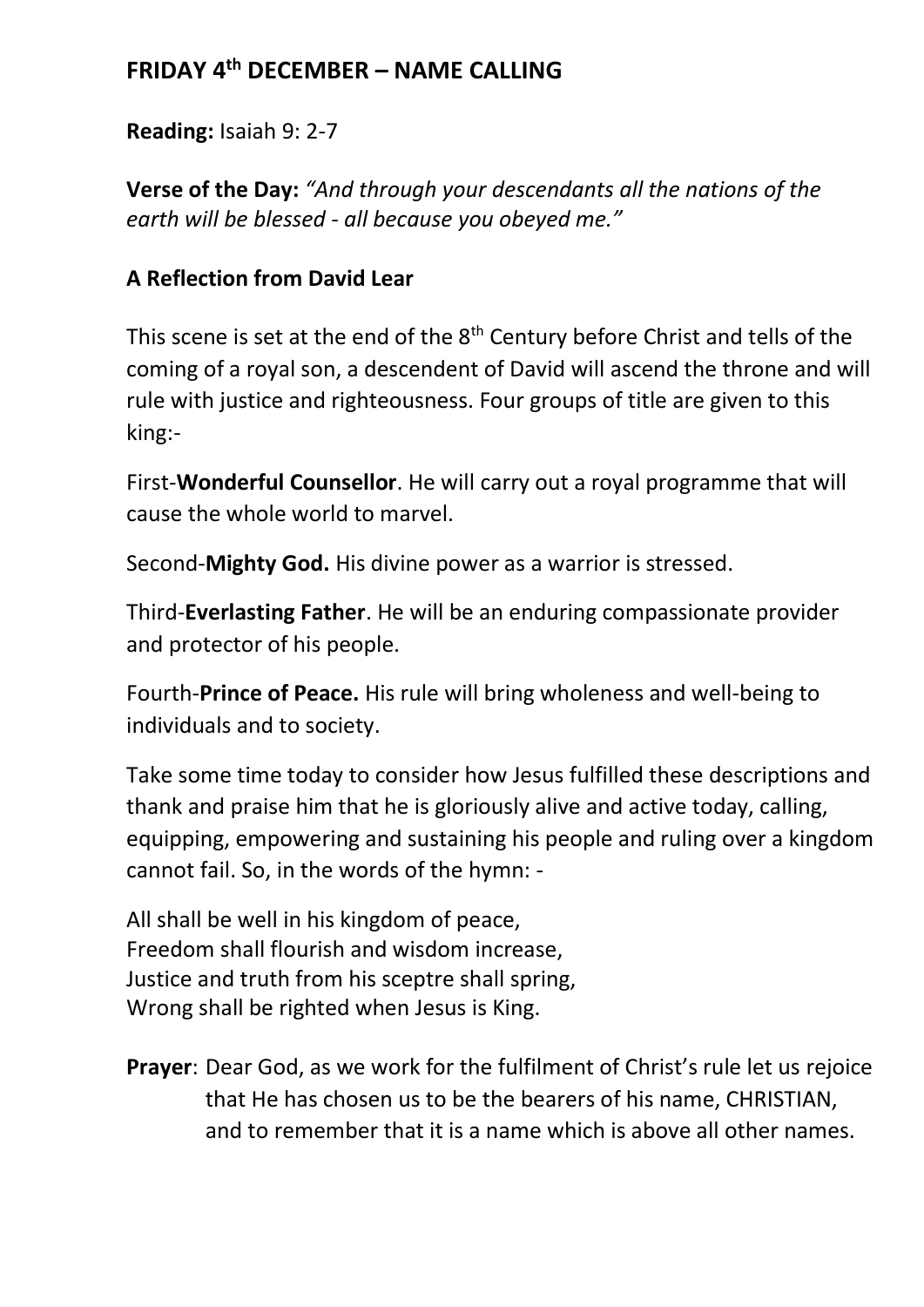## **SATURDAY 5TH DECEMBER – A SHOOT FROM A ROOT**

**Reading:** Isaiah 11: 1-9

**Verse of the Day:** *"A shoot will come up from the stump of Jesse; from his roots a branch will bear fruit"*

#### **A Reflection from David Lear**

This scene is also set at the end of the  $8<sup>th</sup>$  Century and continues the theme of yesterday but speaks of a time when a new king has begun to rule. He is a direct descendant of Jesse, King David's father and the kingdom he rules over is one where justice and righteousness hold sway, because the spirit of the Lord rests upon him.

As the details of his rule are unfolded all sorts of marvels are paraded before us. We see wolves and leopards lying down with lambs and goats, bears feeding with cows and lions eating straw like oxen and children playing near the nests of venomous snakes without coming to harm.

In Judah at that time the rulers of Isaiah's day lacked the qualities of righteousness and justice, but in the new kingdom the King would demonstrate these qualities and society would benefit accordingly.

As Christians we recognise the attributes ascribed to the Shoot of Jesse by Isaiah as being demonstrated in the life of Jesus. We do not yet see this kingdom as fully established, it is still a work in progress and we as members of that kingdom are needed to contribute to that work.

**Prayer:** Dear God, we don't want to miss a green shoot of your goodness today. Help us to see where you are doing small things and help us to celebrate, say thank you and join in. Amen.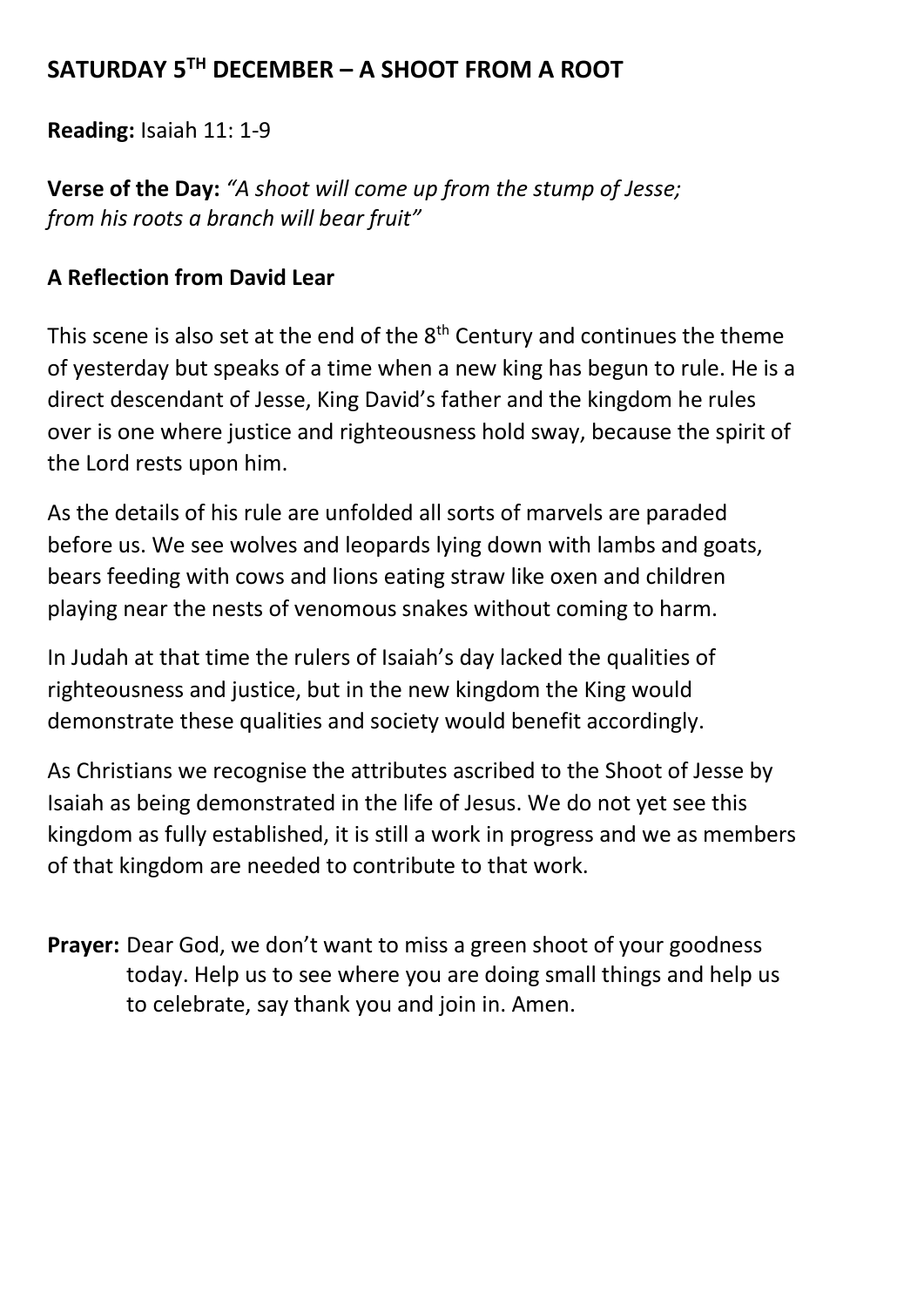## **SUNDAY 6TH DECEMBER – GET READY!**

**Reading:** Isaiah 40:3-5

**Verse of the Day***: "A voice of one calling: "In the wilderness prepare the way for the Lord".*

#### **A Reflection from David Lear**

The words of Isaiah 40 were possibly written at a time when Jerusalem had been captured by Nebuchadnezzar and many of the people had been deported to Babylon. Many would have given up hope of being able to ever return, so the words of the prophet provided comfort for them and confirmed that the full punishment for their sins had been paid. Furthermore, they are to prepare to return from exile because God had redeemed them. The way must be cleared of obstacles and all the nations will see their deliverance. Ultimately the glory of the redeeming God would be seen in Jesus Christ.

John the Baptist used the words of this passage to prepare people for the coming of the Messiah, the one who bring good news of sins forgiven and peace with heaven.

This is the Advent season when we too will be preparing to celebrate the coming to earth of Jesus as a baby, and it is right that we should do. No doubt we will be giving and receiving presents, eating a festive meal and, if the lockdown is relaxed celebrating with family and friends. Yet we should also be preparing for his coming again, not as a baby, but with power and glory to finally bring about his kingdom, one without end. May God help us to prepare for both these events, the first as we look back with thanks and praise for that redeeming work that Jesus did for us on the cross, and the second as "we look forward with eager anticipation for the whole of creation to be liberated from its bondage to decay and brought to the glorious freedom of the children of God".

**Prayer:** Thank you God for your plan to send Jesus. Thank you for the clues we are finding all through the Bible that show us just how many people were involved in getting things ready. Help us to get ready for you too. Amen.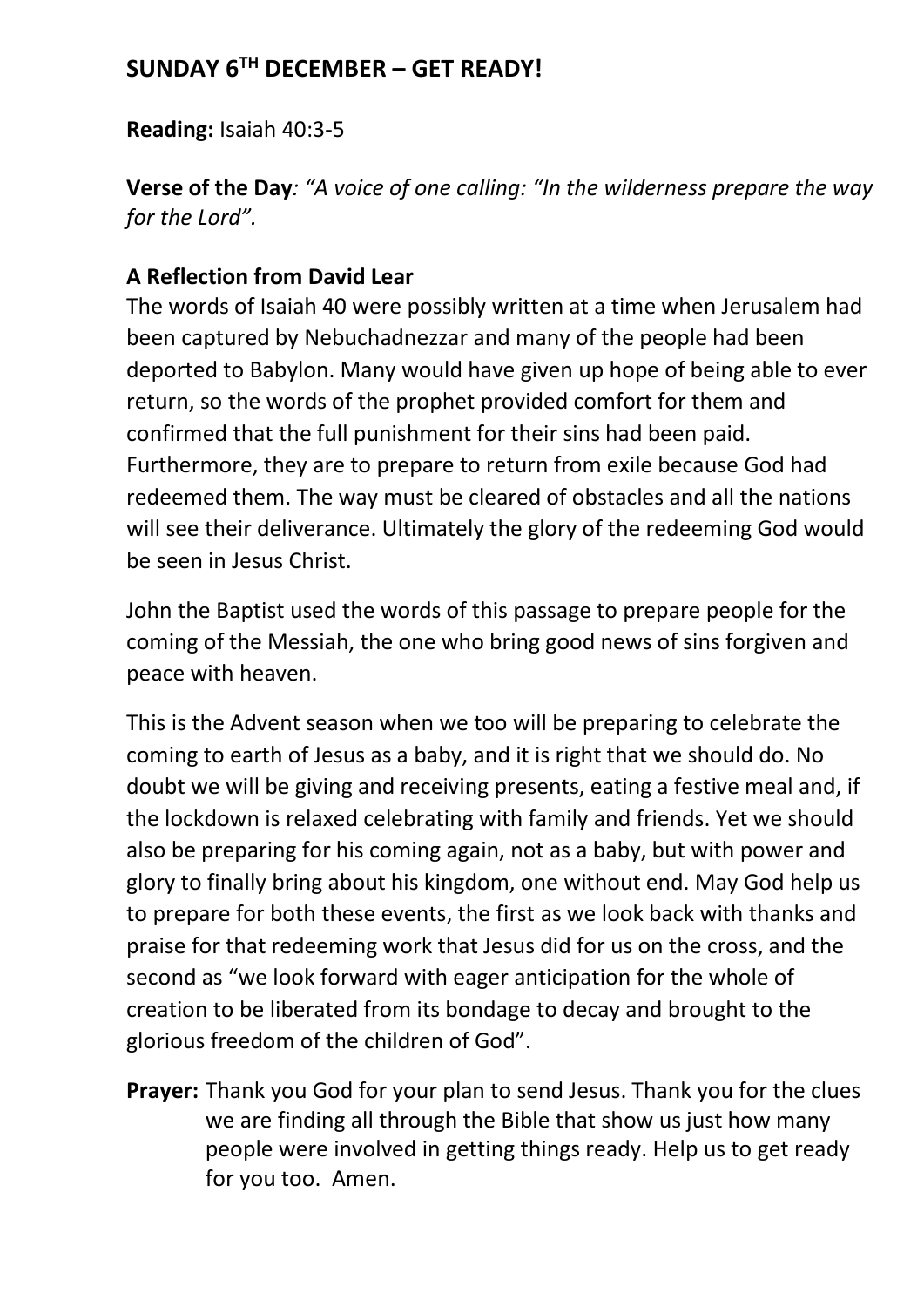### **MONDAY 7TH DECEMBER – A LIGHT FOR ALL!**

**Reading**: Isaiah 42:5-9

**Verse of the Day**: "*I will take you by the hand and guard you, and I will give you to my people Israel, as a symbol of my covenant with them. And you will be a light to guide the nations. (Isaiah 42:6)*

#### **A Reflection from Hilary Sutton**

Our verse of the day includes yet another of those incredibly tender messages from God – "I will take you by the hand and guard you". This is even more moving because the gentle, parenting character of God is contrasted in the previous verse with reference to God's almighty, creative power. God who made the universe stoops down to hold our hand, as if we were a little child! And so we are to Him.

Though these words were given to Isaiah for the people of Israel, we know that they are for us too because God tells Israel "I have given you as a covenant to the people, a light to the nations" (NRSV). God's intention was that in making Israel his special people, they should make his love known to everyone. It didn't quite work like that, of course, because the people of Israel had every human flaw that we still see in the world around us (and of course in ourselves!) today.

Not until Jesus came into the world did God's plan begin to move to fruition – wholly God but wholly man too, so that the people he dealt with on a day to day basis would never forget him, so that when he died and yet conquered death by rising again, the Holy Spirit could come and empower those followers of his. Through them, the Good News about Jesus spread through the world, and continues to spread today. A challenge for us this Advent is to think what we are doing to spread that Good News a little further in our own part of the world – how are we being a light to our nation?

One of the things about prophecies is that they nearly always have multilayered applications. Isaiah had a message for the people of Israel in his own time – a message of hope for them. But the last verses of our reading today speak of the future: "See, the former things have come to pass and the new things I now declare; before they spring forth, I tell you of them." Earlier in Isaiah, we read about the shoot that will spring forth from the root stock of Jesse – a prophecy we now know refers to Jesus.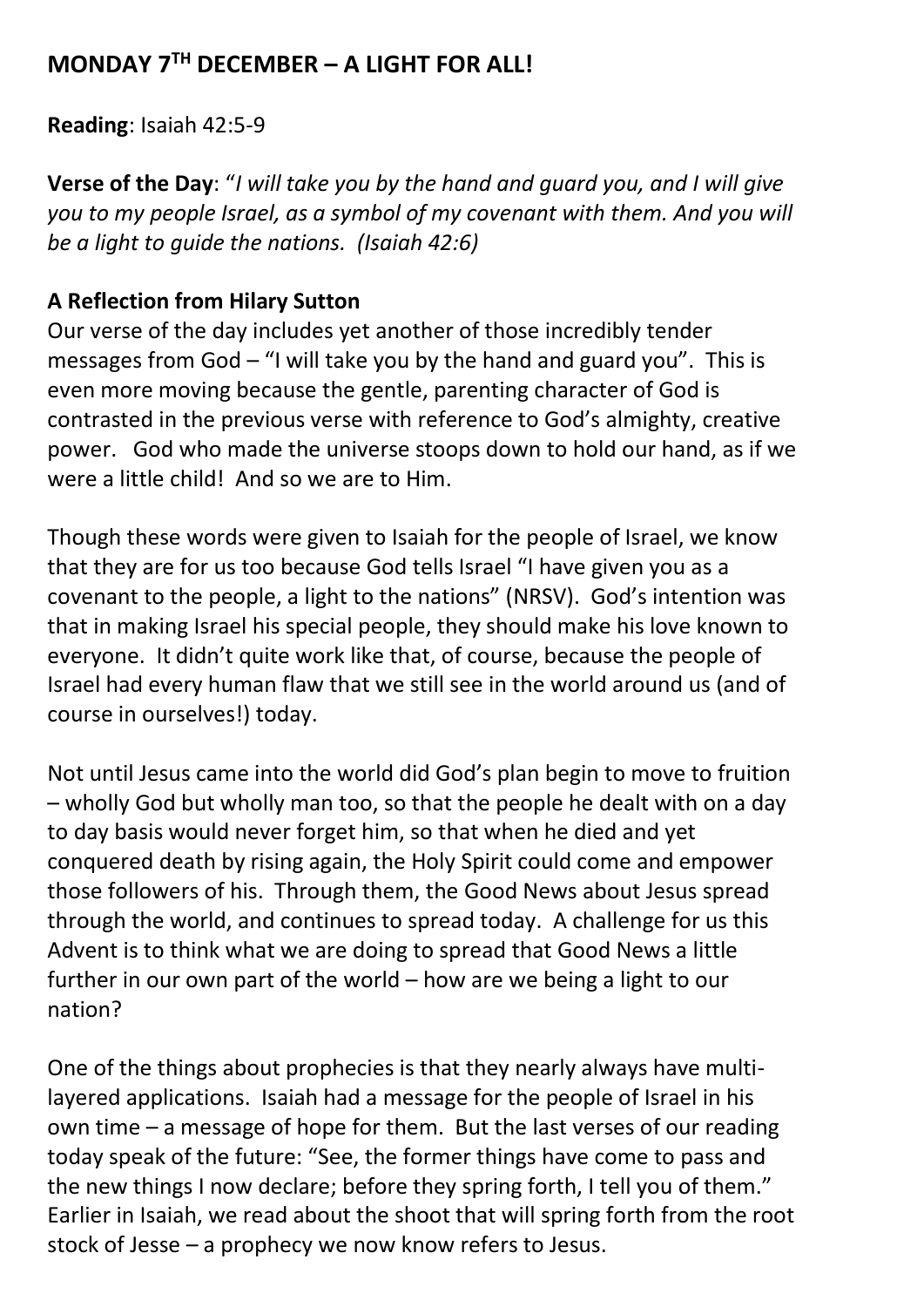In our reading for today, Isaiah is again looking forward to Jesus – God is telling him then of things he, Isaiah, will never see but there they are, recorded in the Jewish scriptures which now make up a part of our Bible. If we ever feel that God is not in control, that the "big plan" we often hear of doesn't exist, it is heartening to remember the startling accuracy of these and other prophecies. God has us by the hand, and he will protect us – we don't know the way, but he does and he will lead us.

**Extra** activity - If you are someone who understands things much better through action than through words, you might like to try this - Get a candle and some tea lights. Place the candle in the centre and light it. Now, using the light from the candle, light the tea lights. Notice that the candle can "give" light without losing any. This light for all, coming from God is Jesus. This light guides not just nations, but you and me. Nothing can ever put this light out!

**Prayer:** Thank you God that Jesus, the light of the world is coming! Thank you for being our light and hope in our family and in our lives. Would your light shine on us today! Amen.

## **TUESDAY 8TH DECEMBER – A SUFFERING KING**

**Reading**: Isaiah 53

**Verse of the Day:** *"But it was the Lord's good plan to crush him and cause him grief. Yet when his life is made an offering for sin, he will have many descendants. He will enjoy a long life, and the Lord's good plan will prosper forever." (Isaiah 53:10)*

#### **A Reflection from Hilary Sutton**

This is another startling example of Jesus fulfilling Old Testament prophecies. Christians now read it with Jesus in their minds – and it is not an easy read if you do so. "No form or majesty that we should look at him" – No majesty? But this was the son of God, who left his home in heaven at God's right hand to live a human life. "He was despised and rejected by others" – well, yes, of course he was because he was happy to spend time with others who were also despised and rejected and there he found his natural audience, his mission field. If we ever doubt that God understands our suffering, we need to remember this – that Jesus experienced human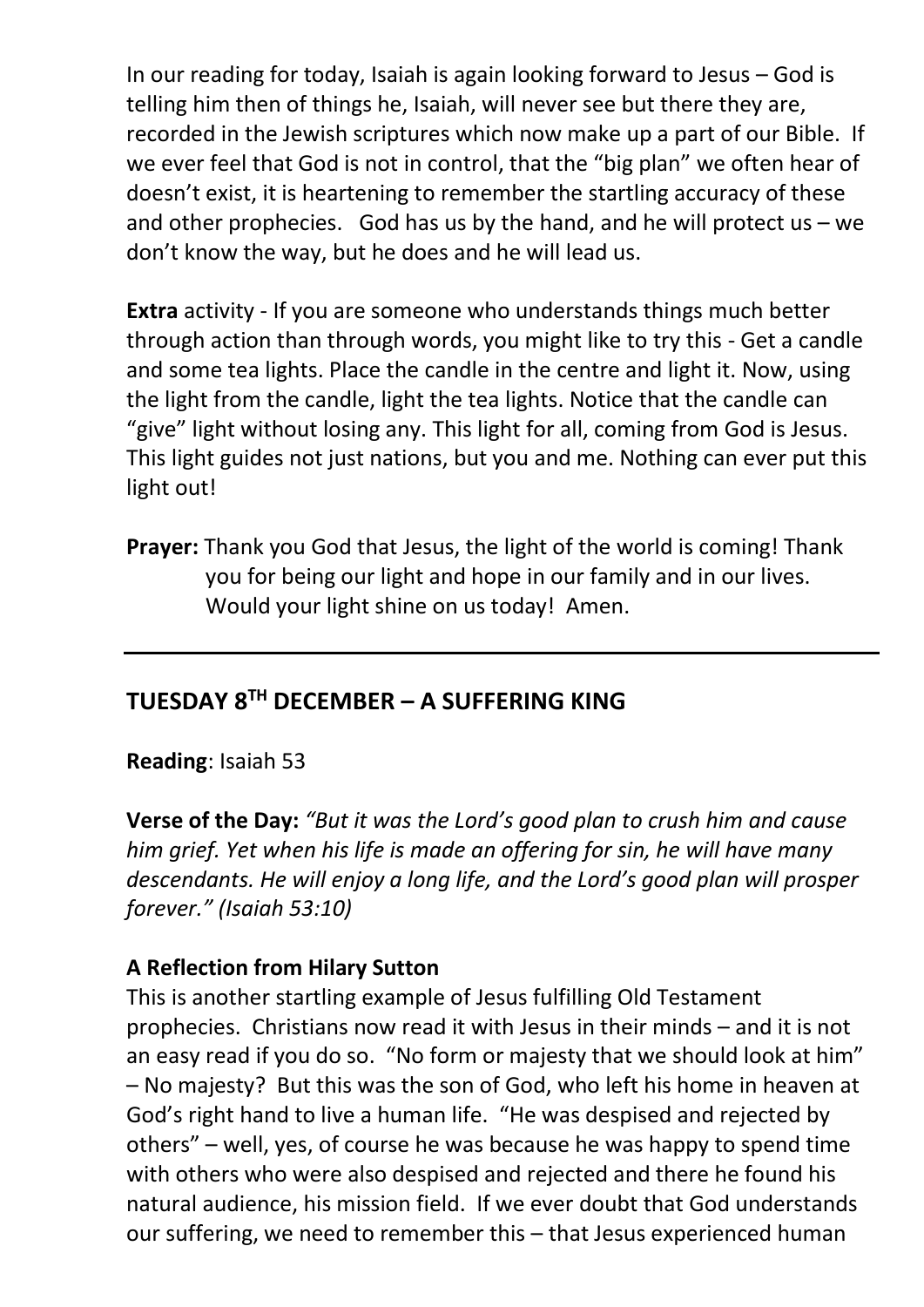life and chose to work with those who had very little, those who were suffering and dying, those who had been pushed aside by the society of the day as unclean and unworthy. However low we are feeling, we can know that Jesus reaches out to us and comes alongside us in our suffering.

There is more to bear in this passage – the stark statement that it is only because Jesus was willing to suffer and die that we are reconciled with God. "All we like sheep have gone astray" – well, we know that to be true, don't we? And we know from the long story of the Bible that given endless chances, the people of Israel just couldn't breach the gap between them and God which human transgressions had created – and no more could any human nation.

Verses  $7 - 9$  are so accurate about the last days of Jesus' life that it is quite stunning. "He did not open his mouth" says Isaiah of this Suffering Servant. We know that Jesus before Pilate would not speak in his own defence. "By a perversion of justice, he was taken away" – the whole process of Jesus' arrest and eventual death was deeply flawed – the Jewish authorities had no real charge against him, which Pilate could see. When Pilate offered, according to the time-honoured practice of the Jews, to save the prisoner Jesus, the crowd roared instead to save Barabbas. "They made his grave with the wicked and his tomb with the rich" – Jesus hung on a cross between two bandits but the tomb where he was laid belonged to the wealthy Joseph of Aramathea. Hundreds of years before it happened, God revealed to Isaiah in detail the incredible steps he would take to draw his people back to himself.

In the gospels, there comes a point when Jesus sets his face towards Jerusalem and starts to explain to his disciples that he is going to die. The last part of our reading today maybe says something of his motivation for bearing the suffering that he knew lay ahead. "Through him the will of the Lord shall prosper", "Out of his anguish, he shall see light". Such was the unbreakable bond between Jesus and his heavenly Father that, whilst knowing that he must suffer, Jesus believed that the prize was worth it  $$ not a prize for himself but for the people that he and his Father loved.

We all get things wrong! Maybe there are things weighing on you heavily at the moment – and maybe having to read this chapter today about how Jesus suffered for our sins has hurt even more! We must not feel like this though – we can sincerely regret our sins, ask for forgiveness and make amends where we can. We should do all this though, with the knowledge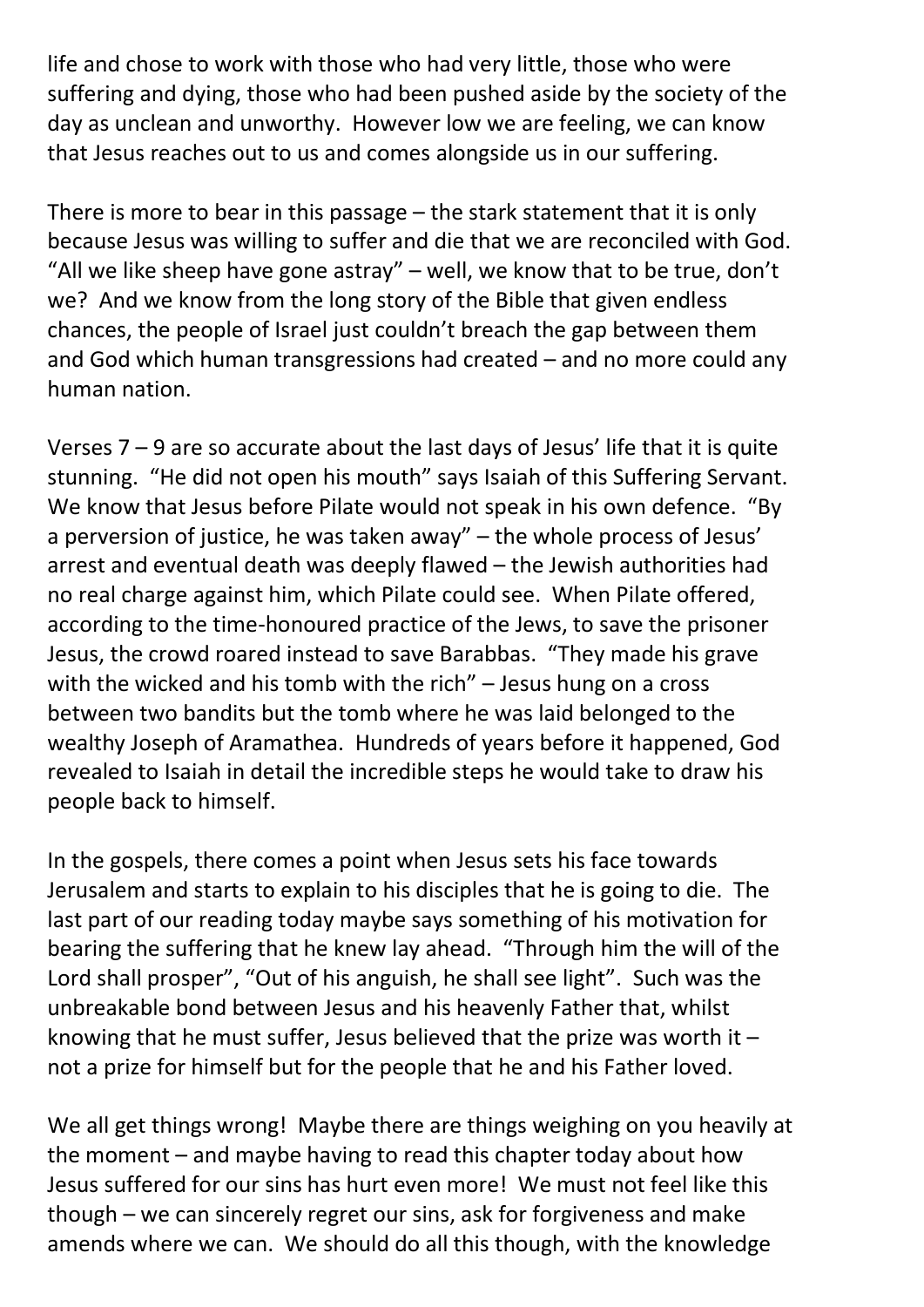that God knew, and Jesus accepted that, without help, the weight of our sins would be desperate and we would never find our way to God. That was not what either of them wanted. "He shall find satisfaction through his knowledge. The righteous one, my servant, shall make many righteous." We need to acknowledge Jesus' sacrifice, certainly, but we need to allow it to work for us – we need to believe that, as the last verse of the chapter says, Jesus makes intercession for us transgressors. And we need to believe that, when God looks at us, he sees not our sins but Jesus' sacrifice and so we can draw close to God again.

**Prayer**: Lord help me when I feel rejected and left out. Help me when I feel awful about things I have done. Help me to say sorry and know that because Jesus died for me I can be your friend and know I am forgiven. Thank you for your wonderful love. Amen.

# **WEDNESDAY 9TH DECEMBER –BRANCHING OUT**

**Reading**: Zechariah 6:12-13

**Verse of the Day:** *"Here is the man whose name is the Branch, and he will branch out from this place and build the temple of the Lord . . . and he will be clothed with Majesty and will sit on the throne. (Zechariah 6:12)*

#### **A Reflection from Hilary Sutton**

What a strange name for someone but this name, like all names in ancient times, had significant power. He (whoever "he" is!) is going to branch out and build the temple of the Lord.

At the time when Zechariah was writing, Jewish exiles had been allowed to return to Jerusalem and begin to restore it which, of course, included rebuilding the temple that had been destroyed by Nebuchadnezzar. This had to be a priority for the Jews as the Temple was, in their minds, where God resided. This, if you like, is the immediate application of the prophecy which Zechariah is making – maybe Joshua, who is to be named High Priest, is the one whose name is Branch? But hang on a minute – as we read a little further, we see that Branch is one who "shall bear royal honour and shall sit and rule on his throne." So, are we talking about a priest or a king? The next sentence suggests we are not talking about one but two people,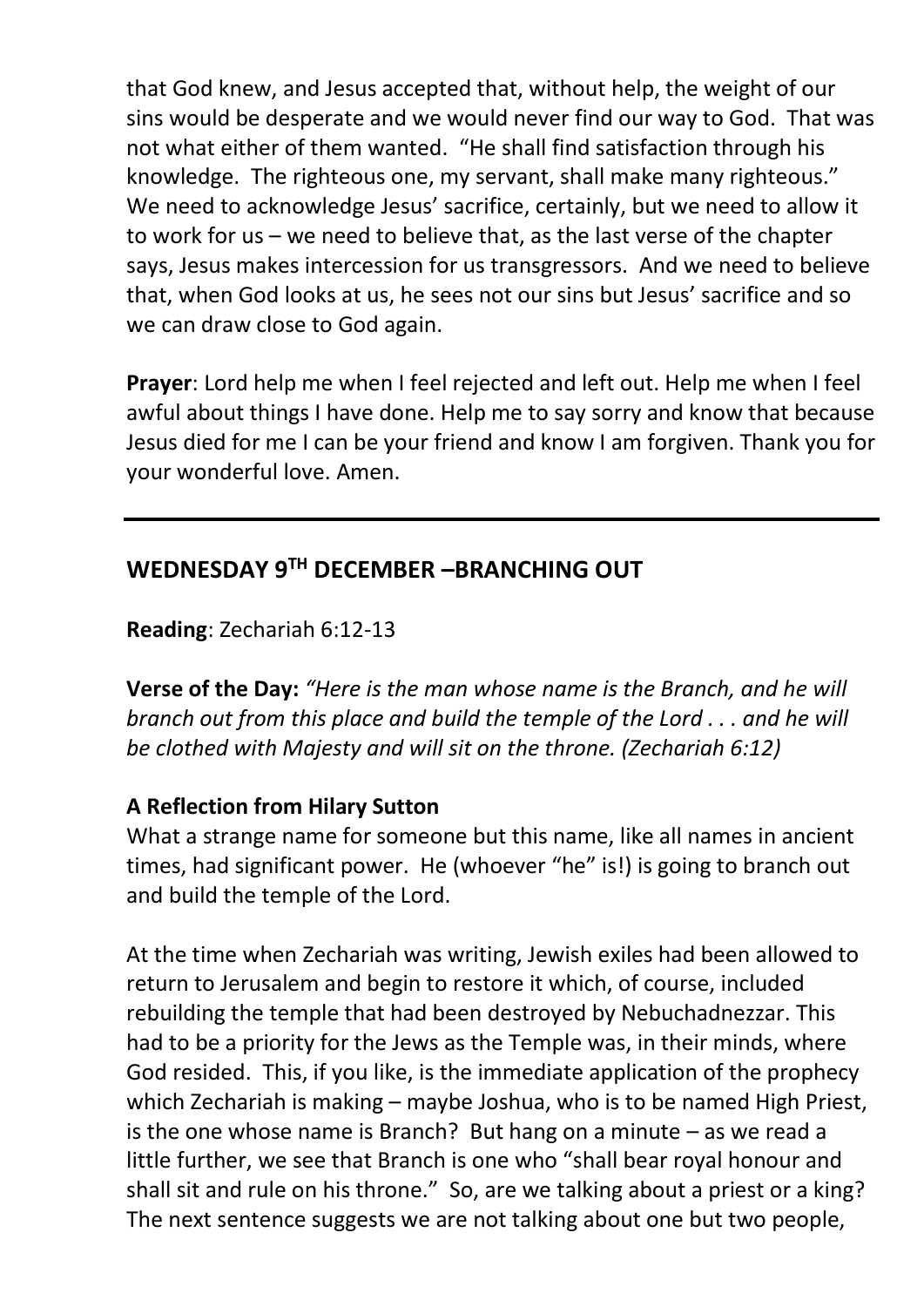"There shall be a priest by his throne, with peaceful understanding between the two of them."

Though Zechariah could not have known it, we now see the King as Jesus – a branch from the root of Jesse that we hear about in Isaiah. By the time Jesus was visiting Jerusalem, the temple had been rebuilt and was the centre of worship for the Jews, once again, the place where God resided. When Jesus saw the temple being used as a marketplace and haunt of money changers, he was so incensed that he drove out all the animals and turned over the money changers' tables. The authorities asked him what miracle he could do to show he had the right to do this and he answered, ""Tear down this Temple, and in three days I will build it again."

"Are you going to build it again in three days?" they asked him. "It has taken forty-six years to build this Temple!" John comments, "But the temple Jesus was speaking about was his body". (John 2:19 – 21)

The radical point Jesus was making was that through his death and resurrection, people who believed in him and what he had done, could be close to God wherever they were, that God would live in their hearts and not in a building (this was just as well, as the Romans destroyed the Temple again after a Jewish uprising.) Many of us have found it so hard to see our church building closed yet again, not to be able to come together physically as a church family within its walls. It is worth remembering though that God is with us – Emmanuel! He is with us as we sit at our dining room table and watch the You Tube service; he is with us as we plod round the muddy fields and pray; he is with us as we watch and worry for our loved ones; he is with us as we phone someone who might be lonely or shop for someone who must stay at home – he is always with us and will never leave us.

**Extra activity** – another visual prompt. If you are out for a walk today and there is a pond or a river, drop a pebble in and watch the ripples. (This works in a bowl of water at home too!) Just contemplate how far the ripples move from that one small action. Then think about how one small act of kindness today could send ripples out to the world around you – you can branch out too!

**Prayer**: Thank you Jesus that you are our Priest and King. Help us to live today in a way that pleases you and in the different ways that we branch out, to be good news to those around us. Amen.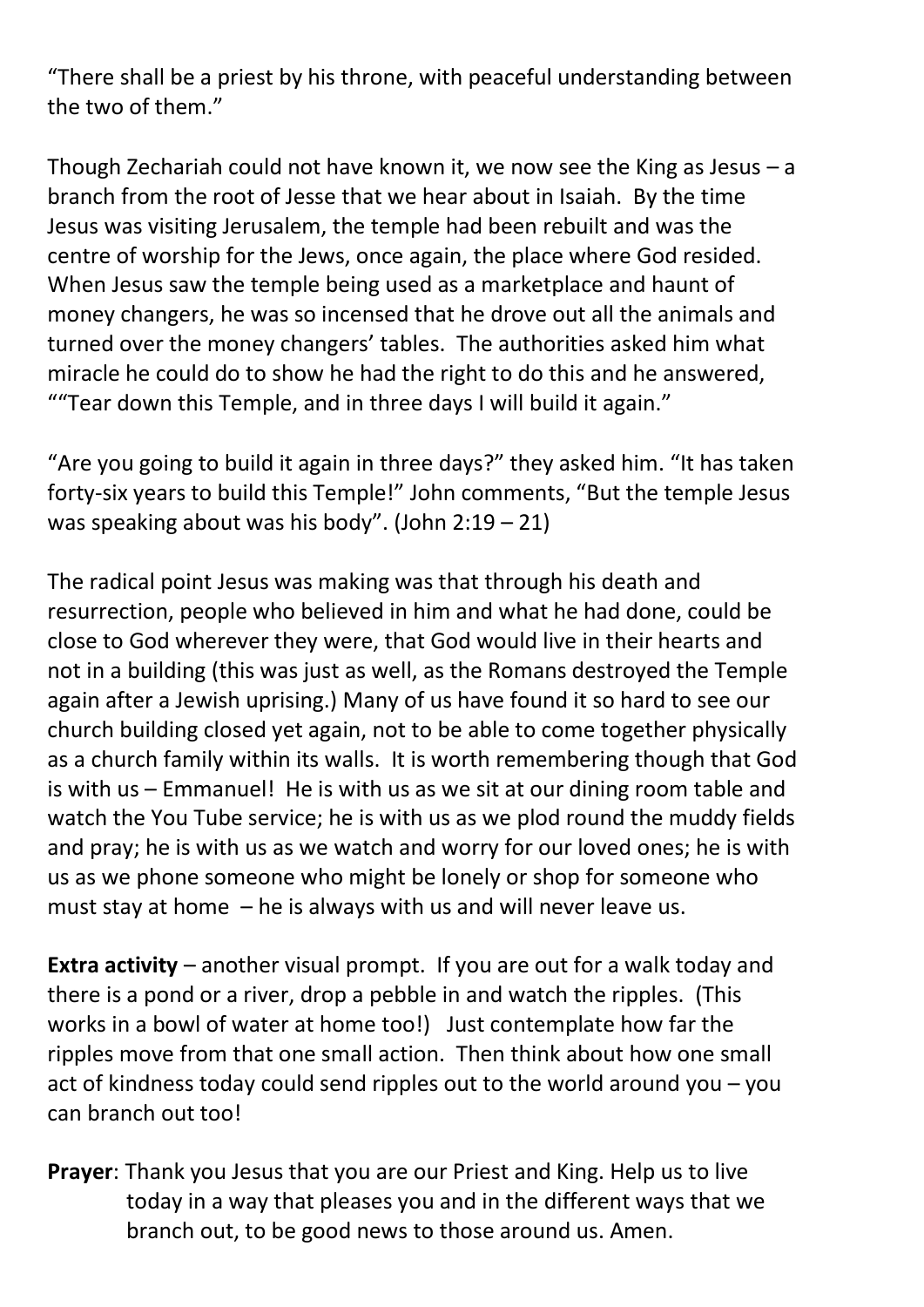## **THURSDAY 10TH DECEMBER – NOT TOO SMALL**

**Reading:** Micah 5: 1-5

**Verse of the Day:** *"But you, Bethlehem Ephrathah though you are small among the clans of Judah, out of you will come for me one who will rule over Israel, whose origins are old, from ancient times." (Micah 5:2)*

#### **A Reflection from Hilary Sutton**

God has a habit of using people and things that others might consider "small". We had a great Messy Church session recently finding out all about the choice of David as Saul's successor – the youngest and smallest of all his brothers but God only cared about what he was like on the inside. Then there was Gideon, asking for proof after proof that God really would support him in the work he was called for; Naaman's slave girl persuading her master to bathe in the river and be healed of his leprosy. And now – a tiny baby coming from a small clan! A small clan maybe but Jesus claims his ancestry from David and this is why Joseph and his heavily pregnant wife make the arduous journey from Galilee as Luke tells us in his gospel "to the city of David called Bethlehem". A Roman census ensures that Jesus is born just where (700 years before the event) Micah prophesies he will be. The manner of his birth is "small" too – no decent room but the place where animals were kept.

As we continue with our reading, we see one of the very many references to Jesus as a shepherd, "He shall stand and feed his flock in the strength of the Lord, in the majesty of the name of the Lord." The humble carpenter's son does just that – he physically feeds a crowd of 5,000 but he also feeds those who flock to him with teaching that changes their ideas about who they are and what God thinks about them. Jesus goes to the "small" people – spending much more time with them than the chief priests and scribes. Jesus shows us God's heart for us "small" ones. No one is too insignificant to escape his notice or warrant his love.

This must be a motivation for us, too, who are Jesus' hands and feet. The world still has a way of making certain types of people "small". Those who have little material wealth, or lack education or come from a different ethnic or religious background – all these have become reasons to consider our fellow human beings as "small" or less than us. We must never feel that we cannot change injustice because we have too little power or influence –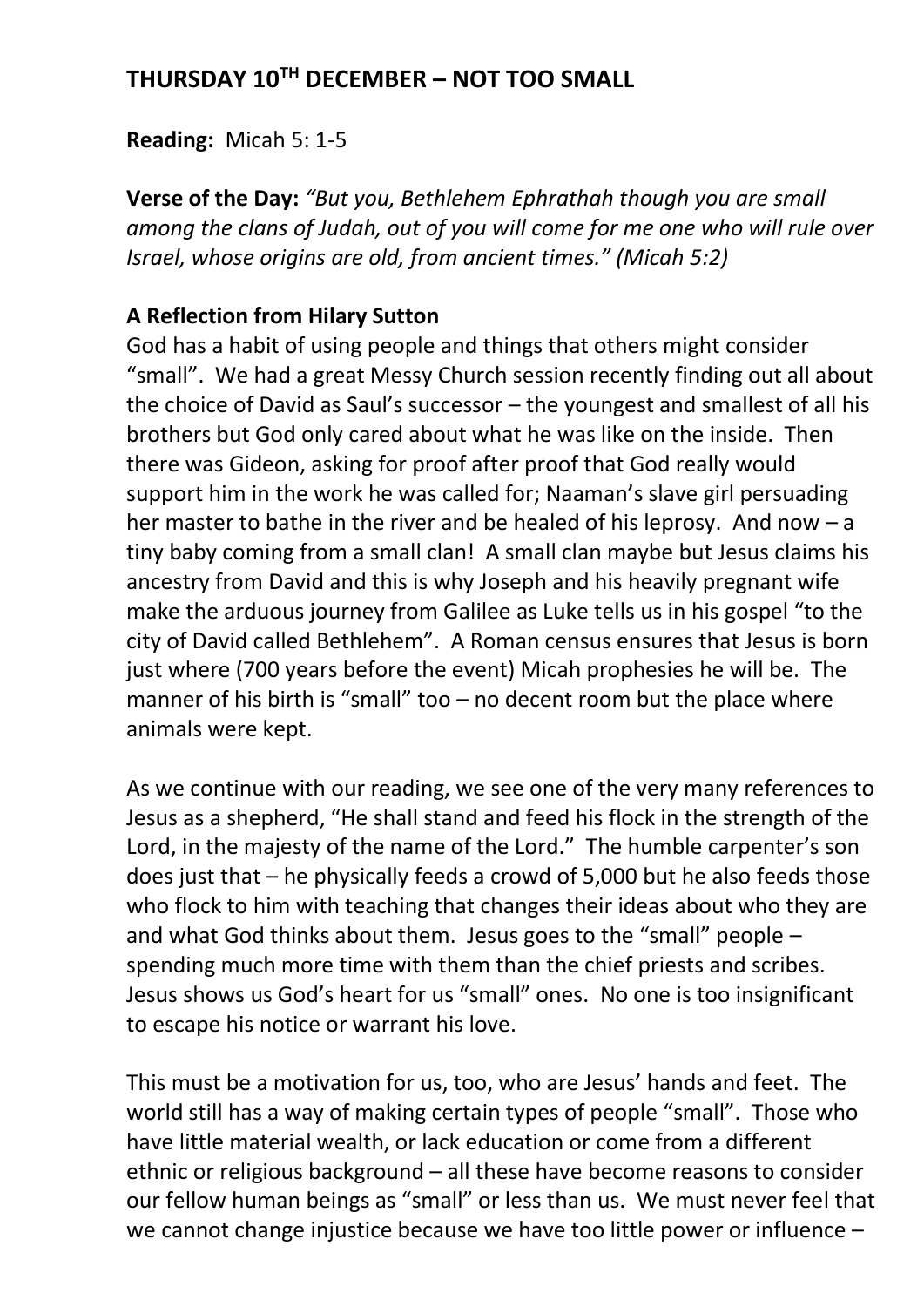that might be true of us as mere humans but we have the power of the Holy Spirit to guide and to break through barriers that we may encounter.

Pray today that God will show us this Advent where he wants us to act and for whom he wants us to be an advocate – and pray that we will know the assurance of his saving power with us.

**Prayer:** Thank you that you are the God of small things and small places and small people - like us. Help us to know just how BIG you are as our God. Thank you for loving us and giving all of us a place in your family. Amen.

# **FRIDAY 11TH DECEMBER – SUDDENLY**

#### **Reading:** Malachi 3

**Verse of the Day:** *"See, I will send my messenger who will prepare the way before me. Then suddenly, the Lord you are seeking will come. ." (Malachi 3:1)*

#### **A Reflection from Hilary Sutton**

Suddenly ……. Things we wait for and even expect, can still make us jump when they happen! We know we are expecting visitors (think pre-lock down!!) but we still jump when the doorbell rings.

Our reading today does say that "I am sending my messenger to prepare the way before me". Christian tradition slots John the Baptist into this role – also mentioned in Isaiah 40. The worry is that, given what we know of how the Jewish scholars received the news that the Messiah had come in the unprepossessing form of Jesus, human beings are very bad at paying attention to messengers who are preparing the way. Over 2,000 years have passed since Jesus was born in Bethlehem, so perhaps we should be more alert to that ring at the doorbell. Do we believe that Jesus will come again? I guess we would all say "Yes!" But will we all jump when "suddenly" the Lord whom we seek will come to his temple. I'm guessing that we will – but will it be a "oh yes, he's here earlier than we thought! Hurrah!" or will it be an "Oh no! He's here earlier than we thought?"

Maybe we have reason to fear – I love the song "Refiner's fire, my heart's one desire is to be holy" but what might that mean for us personally? Going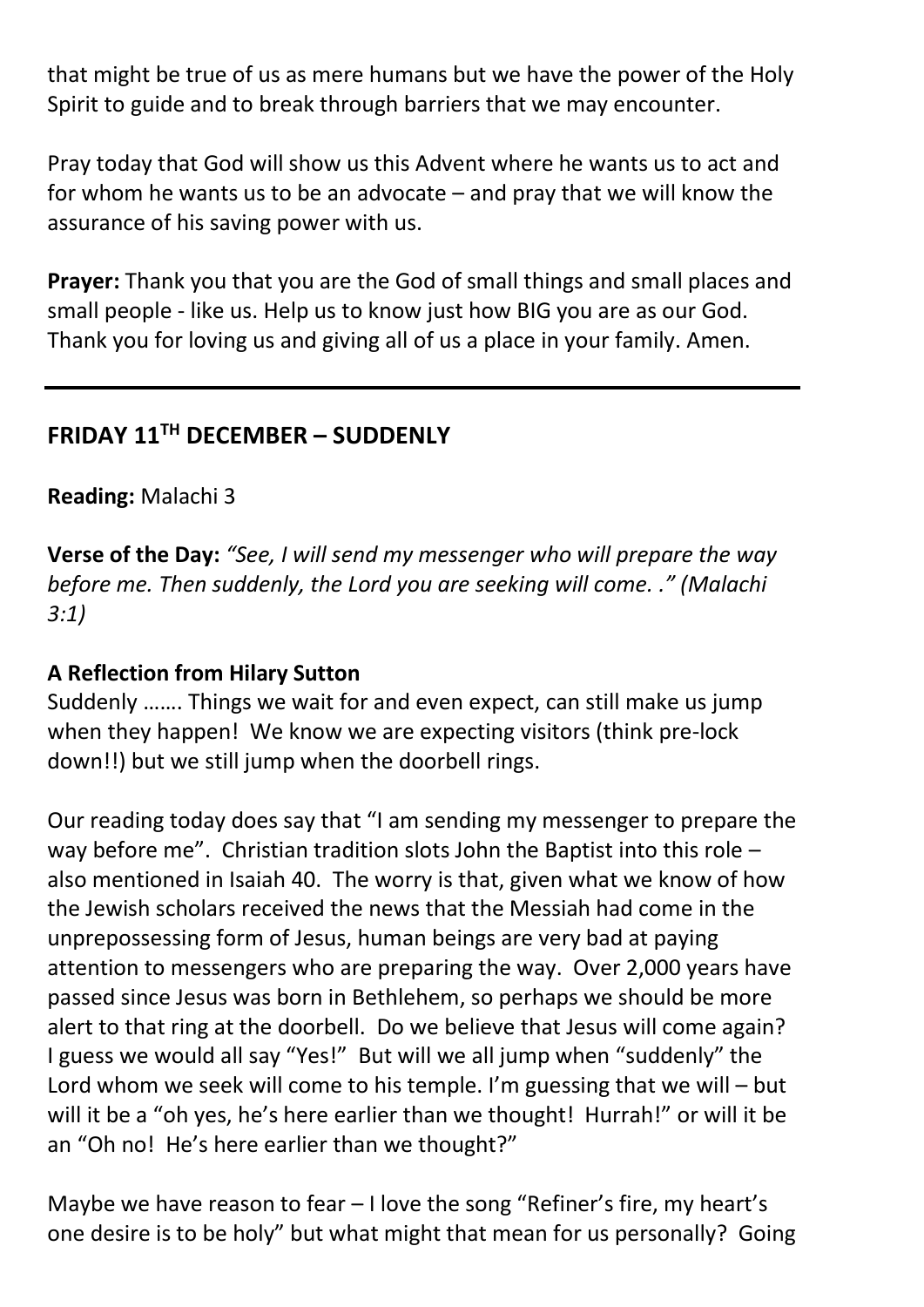through the refiner's fire sounds scary and possibly painful! As we read on, however, we get a real sense of how much God loves the people he made – even when they turn aside from him, even when they speak harsh words against him. Despite all this, God says, "see if I will not open the windows of heaven for you and pour down for you an overflowing blessing".

Those of us who are parents know just how much our children can enrage us! In the heat of the moment, we might think we will jolly well teach them a lesson and …….. But when it comes to it, though we want them to see the error of their ways, we also long just to show them how much we love them. I believe that we feel these impulses because it is the way God parents us. We let him down and he is saddened but it doesn't eventually impact the love he feels for us.

It is worth taking this time of Advent, of waiting for the time when Jesus will come again, to weigh these things up – the things we have done and regret against the overwhelming balance of God's love for us. How big is that love? Have you forgotten? So huge that he sent his only Son to die for us! Let's bring to mind our sins and repent of them – but let's do so without cowering and without pretence because God's love and forgiveness is greater! Greater than what? Greater than everything!

**Prayer:** Dear God, help us not to be so desperate for Christmas to be here that we miss the fun of getting ready and preparing for it. When you suddenly come - fill us with joy and excitement. Amen.

# **SATURDAY 12TH DECEMBER – WAIT FOR IT**

**Reading:** Malachi 4

**Verse of the Day:** *"Look, I am sending you the prophet Elijah before the great and dreadful day of the Lord arrives. His preaching will turn the hearts of fathers to their children and the hearts of children to their fathers*."

#### **A Reflection from Hilary Sutton**

Our verse of the day is taken from the last verse of the Old Testament. Malachi 4 is full of threats against the wicked and promise for "you who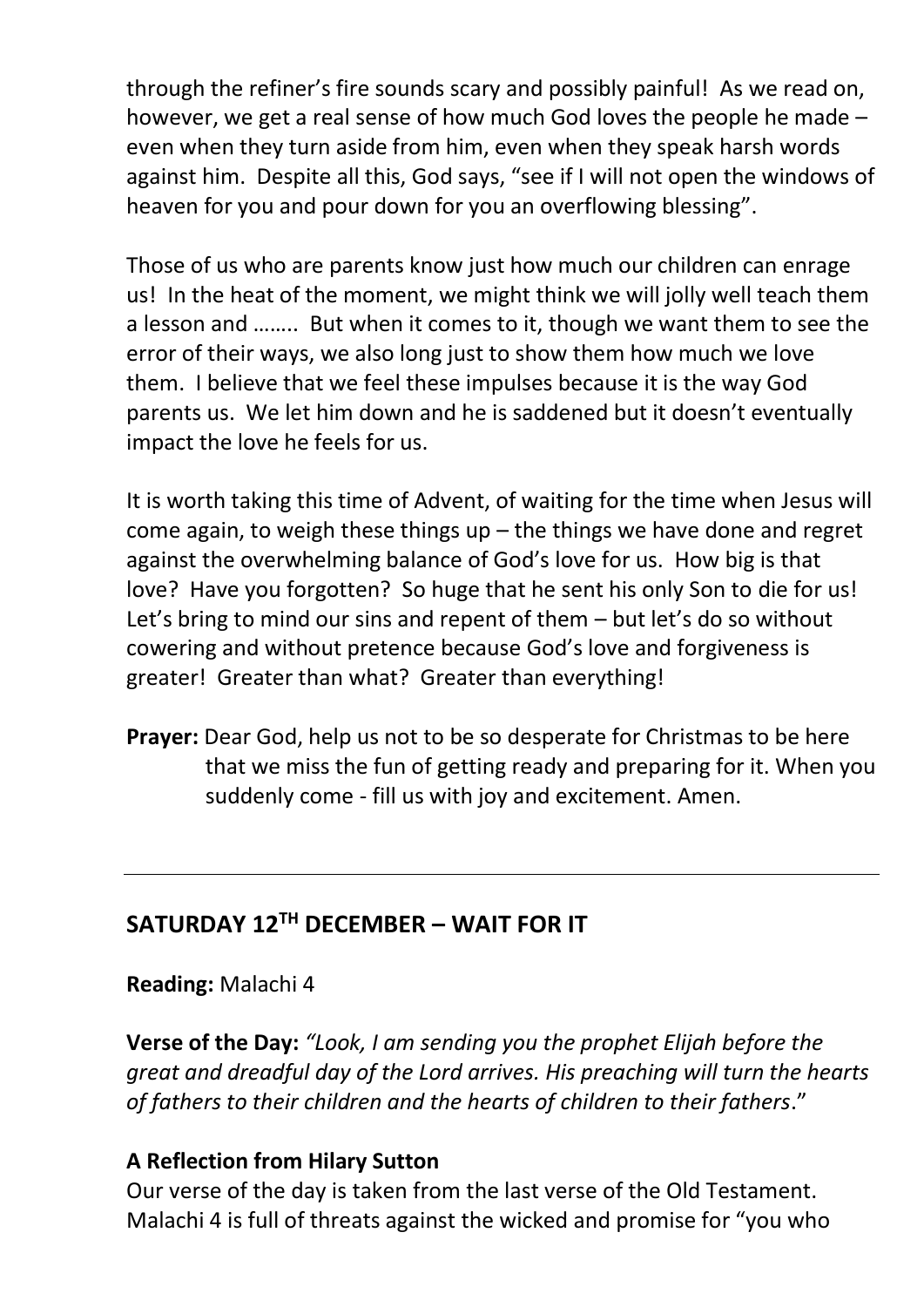revere my name". And then …….. nothing! For 400 years! Nothing but a longing for the promised Messiah!

Do you like waiting? I don't! I don't like waiting in queues! I don't like waiting to find out whether (as I am writing) the current lockdown will have decreased the rate of numbers of infection by Covid and whether I might yet get to spend Christmas with a few (a very few!) of my nearest and dearest. But if I get real for a minute, my waiting will not have to go on too long! The promise of an effective vaccine means that we can realistically hope that, at some point next year, we might at least hope for some more normal social interaction, even if we can't be quite sure what the world will look like.

Imagine being Malachi and those who heard his prophecies! Imagine waiting …. and waiting ….. and your children waiting …….. and your grandchildren and their children and grandchildren just waiting ……! And then imagine the one you had been waiting for coming – and you really don't think this is what you have been waiting for at all!

We are very blessed as Christians because Advent is a time which we know will be blessed with a certain outcome – we will celebrate the birth of our Lord Jesus Christ. We will once again rejoice that God loved us so much that he sent his only Son to save us.

And yet there is that continued wait - the wait for his Second Coming. Much of Christianity has this tension in it – the now, and not yet. We have the presence of the Holy Spirit with us now and we can call on him when the waiting seems long, when what we most desire or long for, or even dread, seems slow to appear. Pray today that we will be faithful in our waiting and alert to what our Heavenly Father would have us do while we wait.

**Prayer:** Dear God, we can't imagine waiting for 400 years when we struggle with a couple of minutes! Help us to be patient and keep trusting. Knowing that Jesus came at just the right time, as you planned it. Help us to trust you in the same way when we have to wait for things. Amen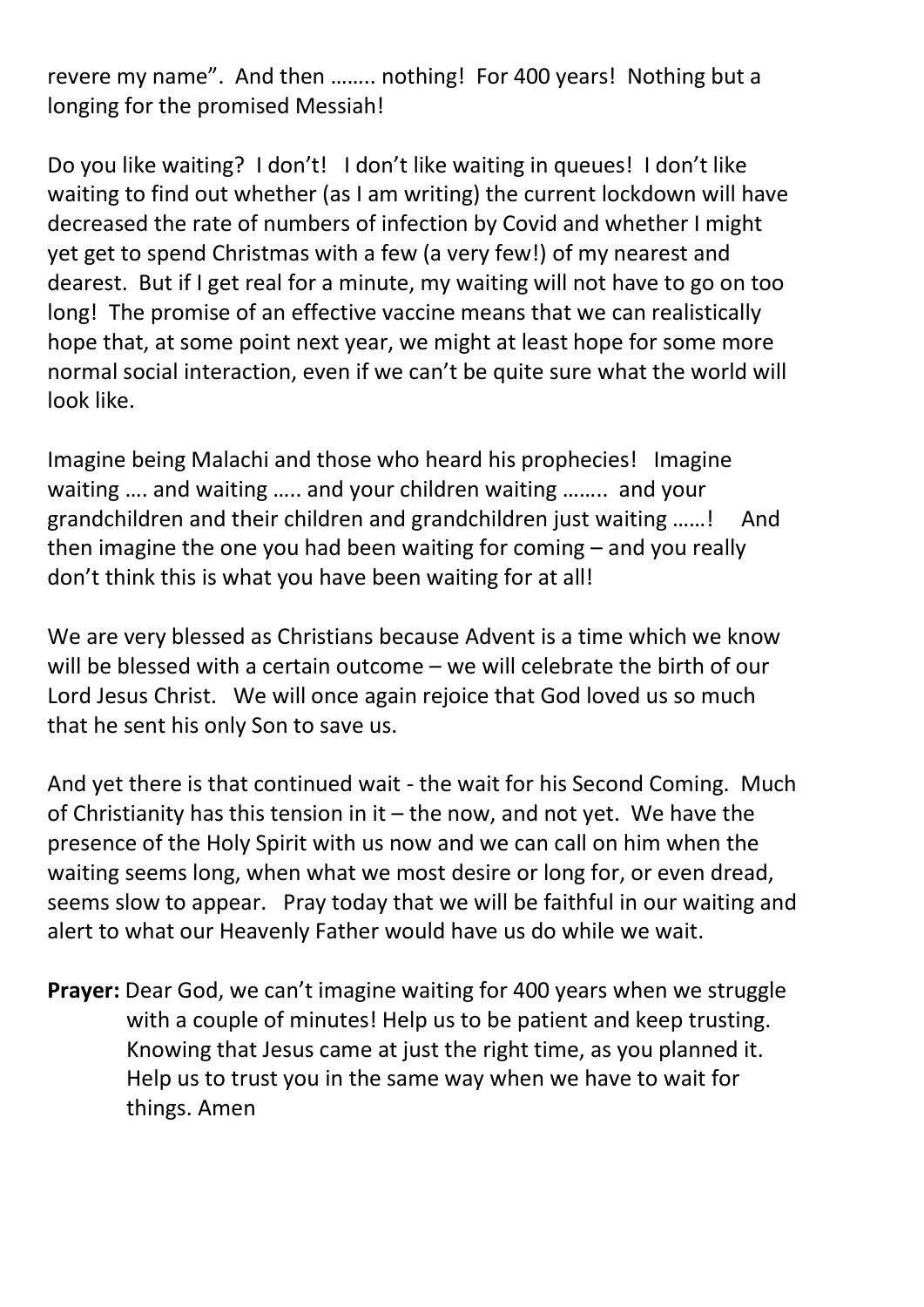## **SUNDAY 13TH DECEMBER - GOD WITH US**

#### **Reading:** Matthew 1:18-24

**Verse of the Day:** *"They will call Him Immanuel (which means God with us)"*

#### **A Reflection from Hilary Sutton**

Now – our reading today starts **after** the long genealogy of Jesus – but actually, I encourage you to go back and to read it anyway because it is so important in following God's good plan for his people and how he gently and patiently leads us to understand that, if we are to find our way back to a place in heaven, which is what he wants for us, we simply cannot do it by ourselves.

So read through the genealogy and, when you come to a name that doesn't mean much, or you don't remember that person featuring in a part of the Bible you have read, Google them and find the Bible reference and read up about them. God thought they were important, every one of them. Jacob – the deceiver who did his brother out of his inheritance; Rahab the prostitute; Solomon – the son of an adulterous (not to say murderous) relationship; Uzziah – struck with leprosy for defying God …… but I'm not going to go on! There were some good guys in there but there were some flawed human beings and God didn't disdain them as Jesus' forbears – he made the human race, and he understands our regular habit of getting things wrong.

When we think of the word Immanuel – God with us – and then we look back at Jesus' genealogy, it is as if God is saying - I understand you! I understand how you get things wrong. When I send my son, his earthly forbears will include people who made mistakes so that you will know that he is truly human. But when you know him, you will see that he is the only one who resists sin, the only one who will do my will, no matter what it costs him and you will understand that he is wholly God.

This Sunday, spend some time contemplating the fact that God is indeed with us and give thanks for this extraordinary blessing.

**Prayer:** Dear God, thank you for the promise of Immanuel, thank you that God is with us. Help us to keep you right at the centre of our family. Amen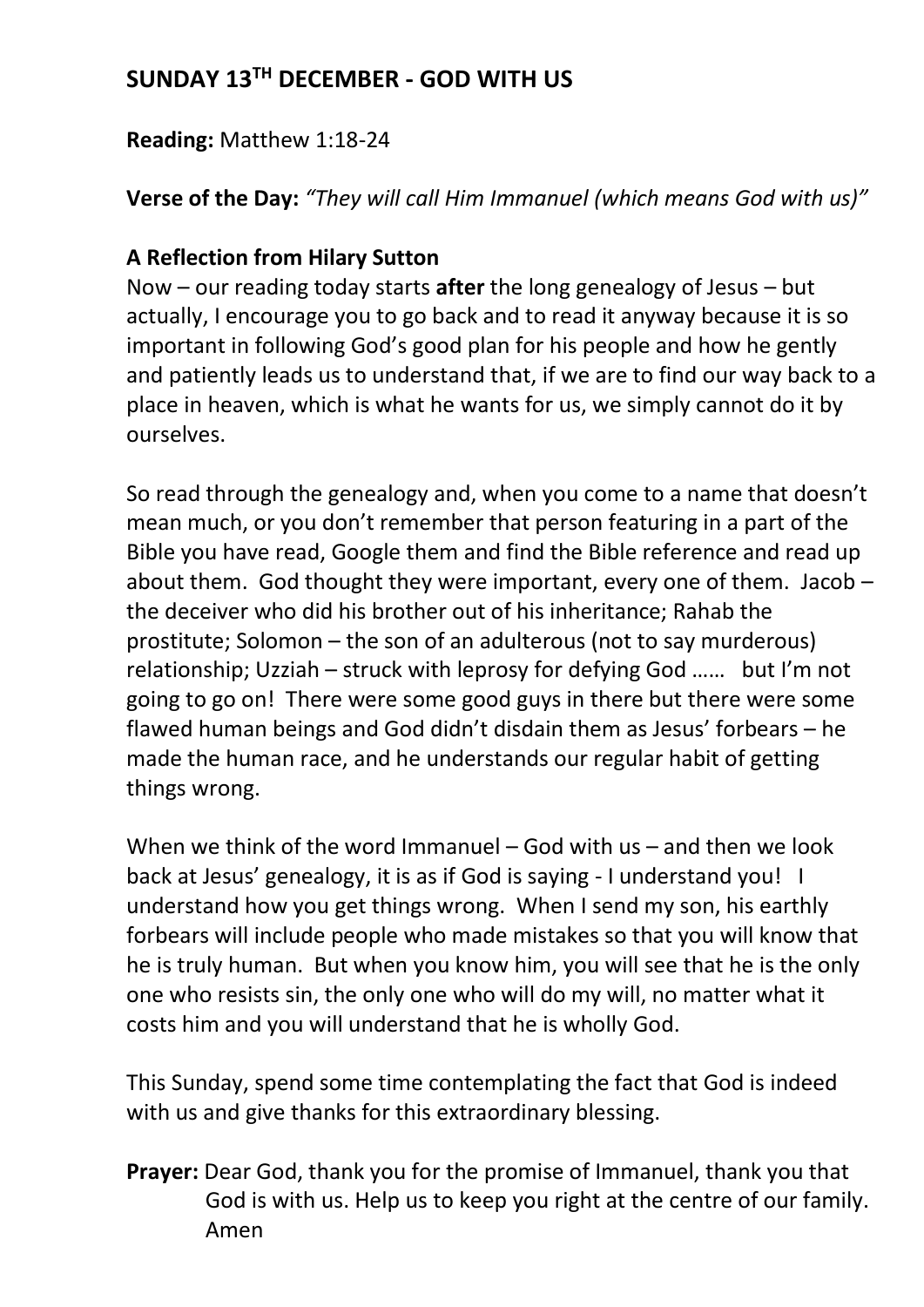### **MONDAY 14TH DECEMBER – IMPOSSIBLE**

**Reading:** Luke 1: 26-38

**Verse of the Day:** *"You will conceive and give birth to a son, and you will name him Jesus. He will be very great and will be called the Son of the Most High."*

#### **A Reflection from Hanna Rosser**

Here we have the words the angel Gabriel said to Mary, foretelling the birth of Jesus. Mary thinks that this must be impossible, that she can't have a baby yet, for she and Joseph have not yet consummated their marriage. But God is God of the Impossible – as we're told later in verse 37: *For nothing is impossible with God'.*

But perhaps Mary isn't just thinking about the practical 'impossibility' (that she & Joseph hadn't consummated their marriage), but the fact that God is going to be BORN – just like us! Is it really possible that Jesus can be both fully God AND fully human?

But we worship a God of the Impossible – from creating everything out of nothing to the parting of the Red Sea, to a boy defeating a giant, to a young virgin girl conceiving and giving birth to a son and now to God becoming human. This 'impossible' stuff was all part of God's plan to rescue us. God HAD to become one of us and experience life as we do - in order to save us.

The message the angel gave to Mary was in fact a quote from Isaiah 7:14 but Gabriel inserts a different name – instead of 'Immanuel' (as we looked at yesterday), he tells Mary the name that God's Son would normally be called: JESUS, which means "Saviour." So appropriate, because it is only God who can save!' So God the Creator was becoming like his Creation – just so that he could save us.

**Prayer:** Dear God, this all sounds so incredible, so impossible! Thank you God for becoming one of us, for being a baby and growing up to experience life as we do. Help us to know that you are always with us and that you are the God of the Impossible. Amen.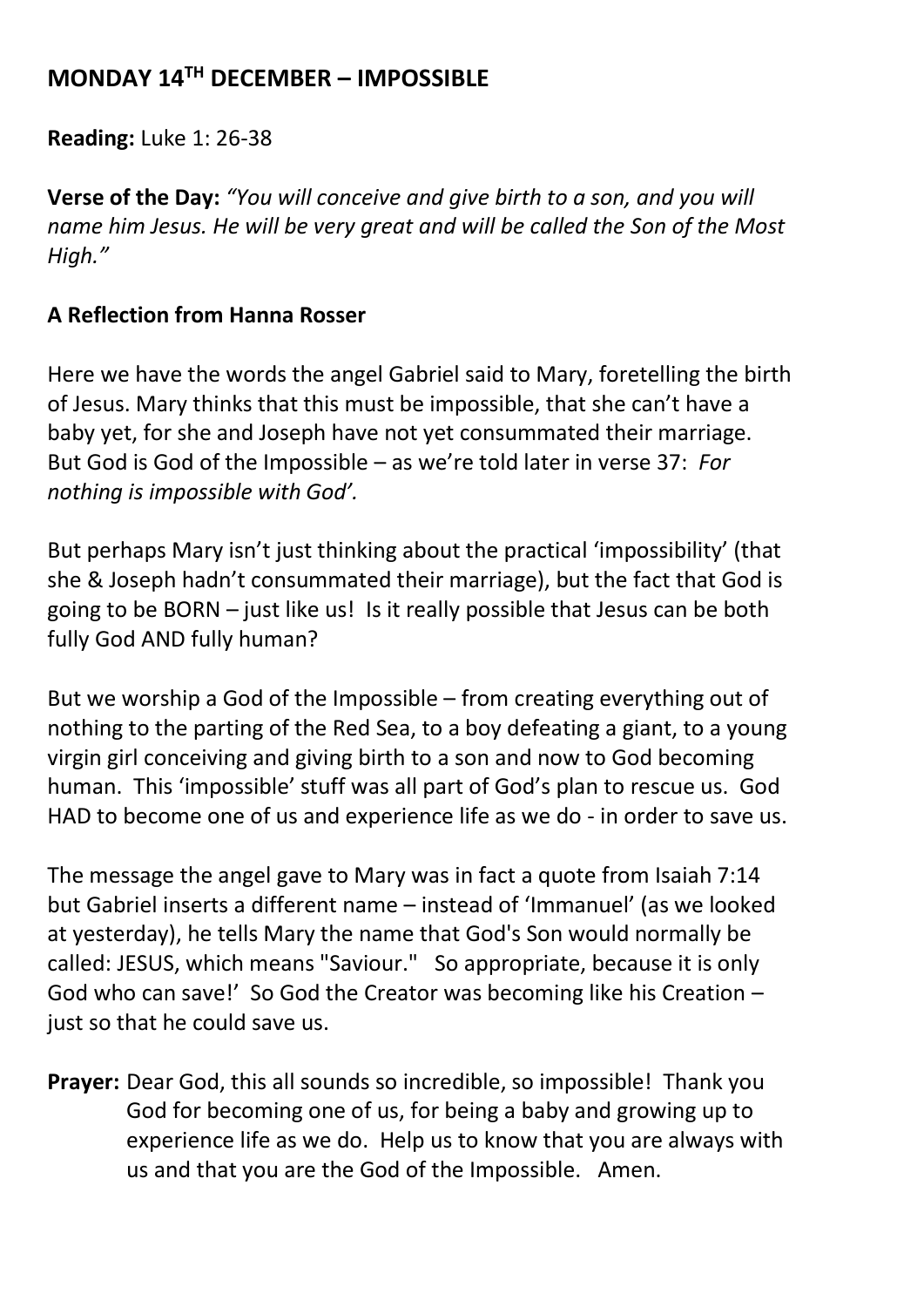## **TUESDAY 15TH DECEMBER – INCREDIBLE FAITH**

**Reading**: Luke 1:38-45

**Verse of the Day:** *"Mary responded, "I am the Lord's servant. May everything you have said about me come true. And the angel left her." (Luke 1:38)*

#### **A Reflection from Hanna Rosser**

WOW! What a wonderful way to respond to God – 'I am the Lord's servant. May everything you have said about me come true.' What incredible faith Mary had! She was only a young girl, visited by an angel, told something amazing (seemingly impossible) would happen and just seemed to say 'OK then'. She truly believed and trusted what God had got planned for her.

Who or what do you put your trust in? I know that this year there have been several times when I have struggled to 'trust' some of what some of our politicians have said with regard to the handling of the Coronavirus. I also admit that I don't 'trust' that everything will be ready for Brexit at the end of the year. I know I'm not the only one who struggles to 'trust' our politicians.

So who do I trust? Is there anyone worth trusting? Well of course there are! My family and friends and work-colleagues for a start. Then there's my GP – that she will be honest in giving me a diagnosis if I'm unwell; the police –that they will do their best to protect me; judges – that they will be wise and just in making their judgements. But I also know that we are all fallible, that there may be times when perhaps we've promised something, and then not kept that promise – but that's because we're human and we all 'have sinned and fall short of the glory of God' (Romans 3:23).

Mary give us an excellent example of trusting in God but also a challenge: to remember that with God anything could happen, so let's trust him!

**Prayer:** Dear God, Thank you that you are the God of the impossible! Help me to trust you and have the kind of faith that Mary did. Help me to remember that you are 'Immanuel' - 'God with us' and that we can always trust you! Amen.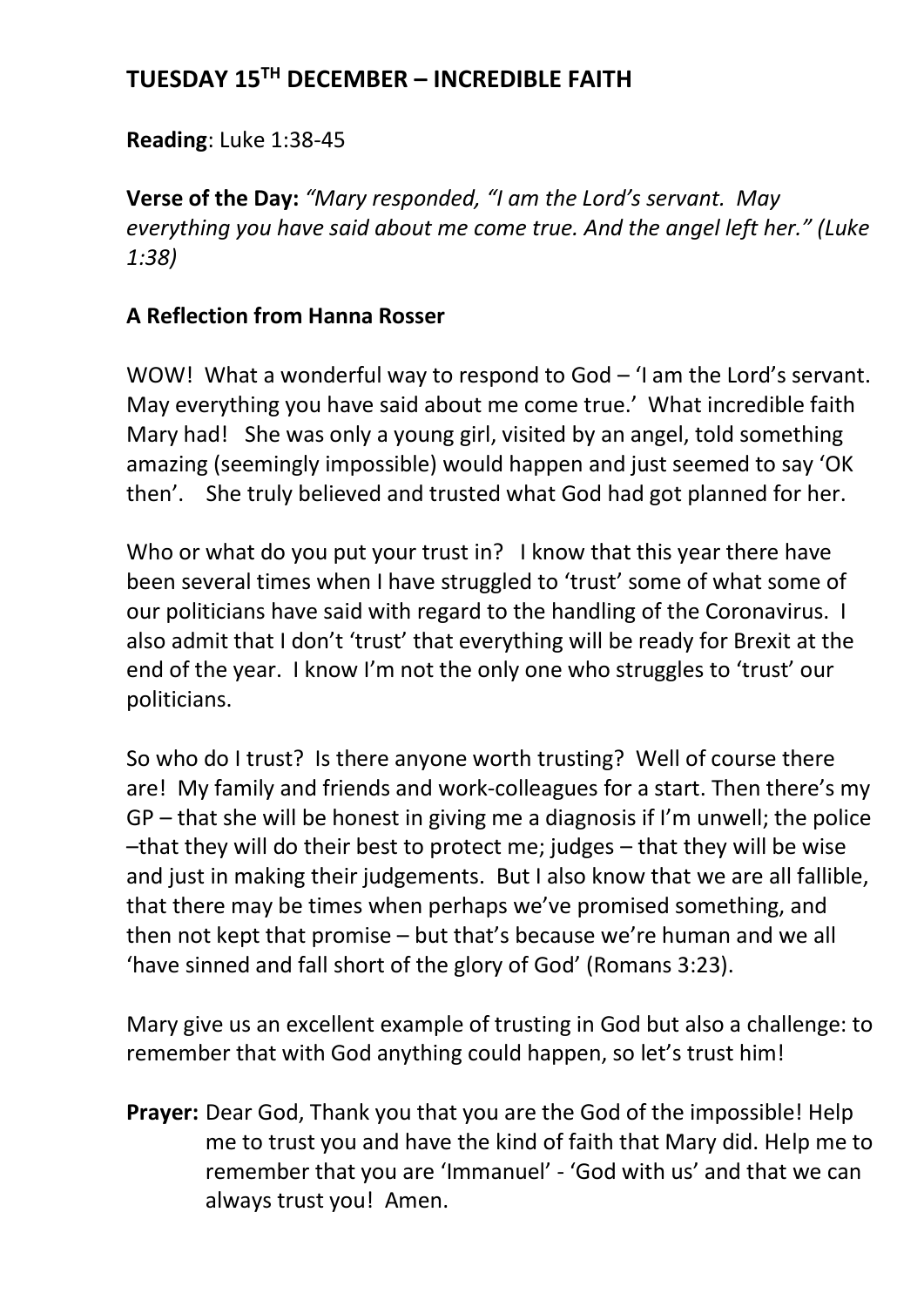## **WEDNESDAY 16TH DECEMBER – A SONG OF PRAISE**

**Reading:** Luke 1:45-55

**Verse of the Day:** *""You are blessed because you believed that the Lord would do what he said. Mary responded, "Oh, how my soul praises the Lord. How my spirit rejoices in God my Saviour!" (Luke 1:45-46)*

#### **A Reflection from Hanna Rosser**

Today's verses – Mary's Song of Praise is also known as 'The Magnificat' and has also been turned into a great worship song by Chris Tomlin: 'My Soul Magnifies the Lord'. Mary's song is full of praise to God, acknowledging not only just how much God has blessed her *(For the Mighty One is holy, and he has done great things for me),* but remembering God's faithfulness through the generations, for keeping his promises and remembering his people *(He has helped his servant Israel and remembered to be merciful. For he made this promise to our ancestors and to Abraham and his children forever').*

Just as God blessed Mary, and the generations before her, He continues to bless us today. Take some time today to think of the different ways God has blessed you ; then think of the ways he has blessed your family; then think of the ways he has blessed his chosen people – the Israelites; then think of the ways that he has blessed the whole of mankind.

Then praise God for all these things. Tell him how amazing He is! Think of the words used by Isaiah from one or earlier readings: 'Wonderful Counsellor, Mighty God, Everlasting Father, Prince of Peace'. Our praise should not just be for what God has done for us and our families, but for who he is and for what he has done for the whole of mankind throughout history! God's love and grace and mercy has been poured out for everyone!

**Prayer:** Thank you God for your faithfulness - not just to us and our family. Thank you for your faithfulness through all of history! Thank you for your promises in the past, thank you for your presence today, thank you for being with us as we face tomorrow. Amen.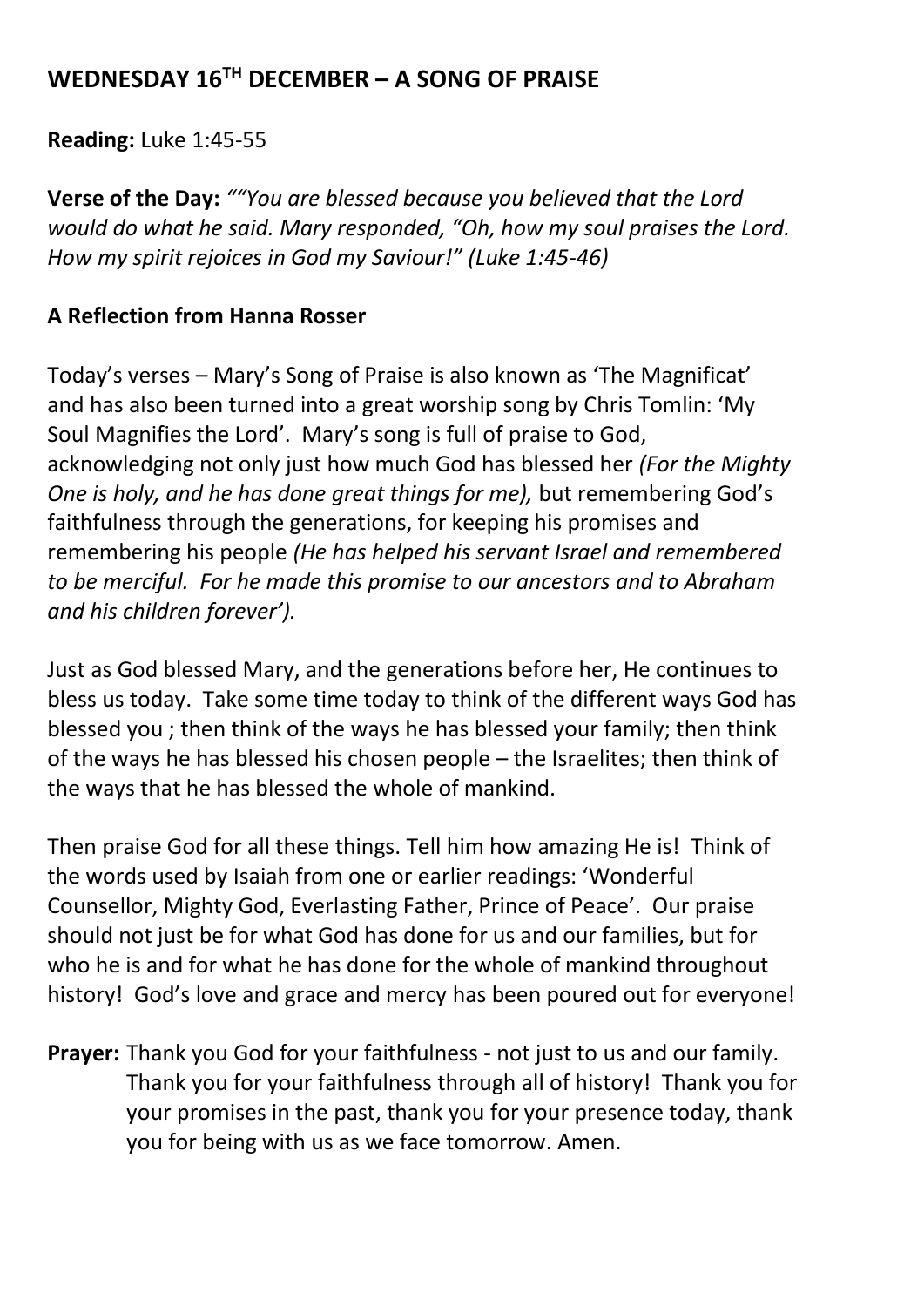### **THURSDAY 17TH DECEMBER – THE MORNING LIGHT**

#### **Reading:** Luke 1:62-80

**Verse of the Day:** *"Because of God's tender mercy, the morning light from heaven is about to break on us, to give light to those who sit in darkness and in the shadow of death, and to guide us to the path of peace." (Luke 1:78)*

#### **A Reflection from Hanna Rosser**

These are amongst the first words Zechariah says after months of being made 'dumb', of not being able to talk. Whilst on duty in the temple, he had been told by an angel that his wife, Elizabeth, would have a baby, even though she had been unable to conceive and they were both very old. He had been told that his son would prepare the way for the Saviour of the World. Unlike Mary's faith we saw earlier this week, Zechariah couldn't believe the message the angel was giving him, so God made him dumb! When the baby is born and he and Elizabeth have taken the baby for the circumcision ceremony, it is only when he confirms (in writing) that the baby's name is to be John, and not Zechariah, (as was the custom), that his speech returned. But he now knows that the Saviour of the world – the 'morning light from heaven' is also about to arrive in the world and tells all those present at the ceremony.

In John's gospel (a different John), John writes *'The one who is the true light, who gives light to everyone, was coming into the world' (John 1:9).*  Later, Jesus himself says: *'I am the light of the world. If you follow me, you won't have to walk in darkness, because you will have the light that leads to life'.*

When you cannot see, you need a light. So often we take light for granted our electric lights at home, the street lights, our torches, the 'lights' on our mobile phones. But Jesus is the one true light that shines in the darkness – a light that guides us to the path of peace. He shows us who God is and how much God loves us.

**Prayer:** Dear God, Thank you for sending Jesus – the Light of the World. Thank you that Jesus was able to show us you and how much you love us. Thank you for guiding us to the path of peace. Help us to walk in that good place where your light shows us the way. Amen.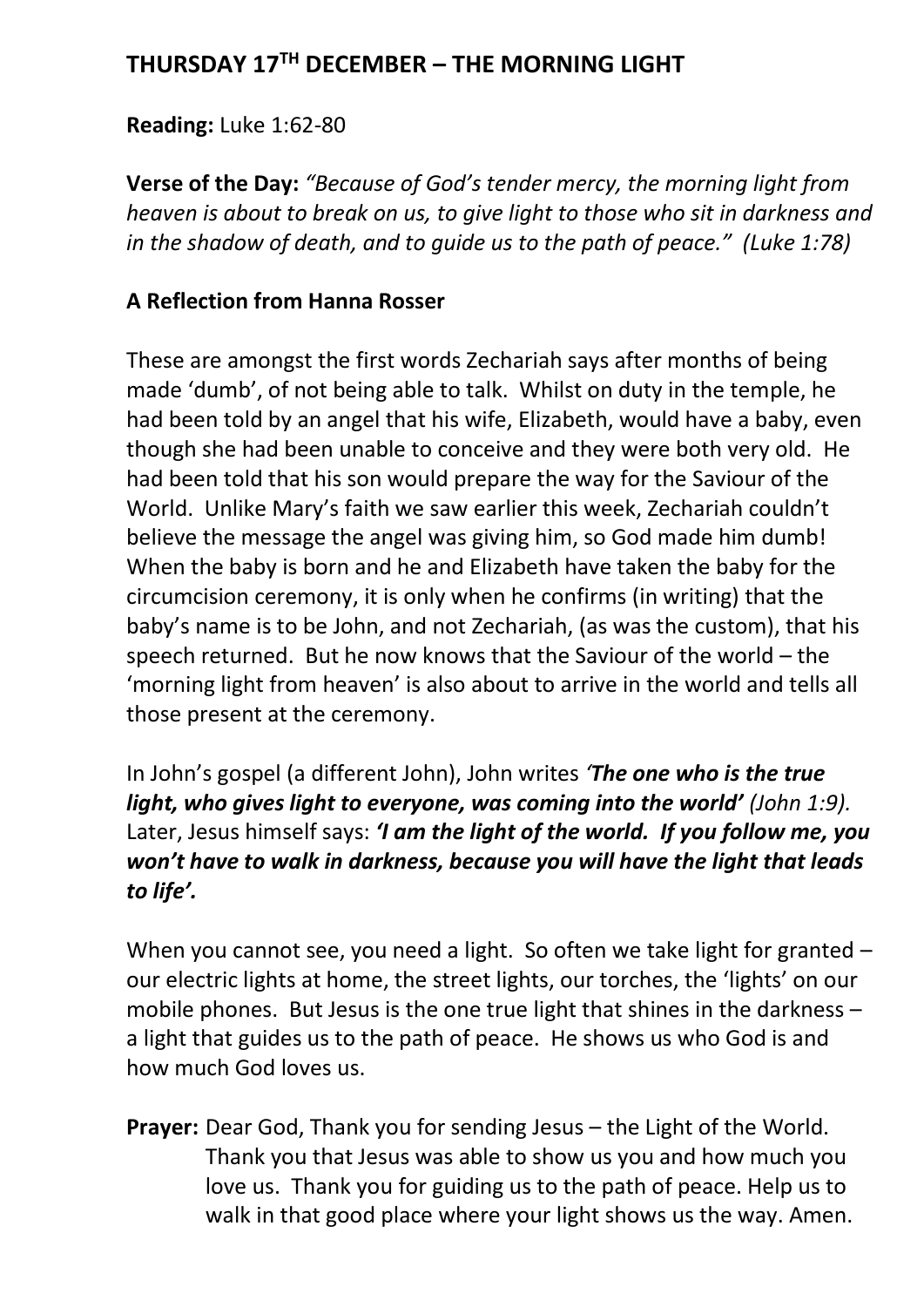### **FRIDAY 18TH DECEMBER – NO V.I.P.**

**Reading:** Luke 2: 1-7

**Verse of the Day**: *"She gave birth to her first child, a son. She wrapped him snugly in strips of cloth and laid him in a manger, because there was no lodging available for them." (Luke 2:7)*

#### **A Reflection from Hanna Rosser**

Most parents-to-be have approximately 9 months to prepare for the arrival of their new baby. They often newly decorate a room, get a cot and loads of other baby-bits for their new arrival. They want everything to be ready in time. But God had more than 9 months to prepare for the arrival of Jesus – He had centuries to get ready! Yet when Jesus was born, it might look like that God had not prepared enough for the 'big day' of his arrival. There had been no lodging available for his parents to stay, so Mary had ended up giving birth in a stable, or the area where the animals were kept. She then placed Jesus in an animal feeding trough because there was nowhere else for Him. There was nowhere else for the King of Kings, the Saviour of the World, the Prince of Peace, Mighty God, Wonderful Counsellor. Nowhere for Jesus!

But, it was in fact all part of God's plan. Jesus was born into a poor family, in a small town. He did not appear mighty and great and He was not rich and famous. He did not come to be some distant King in a remote palace. Jesus came to BE one of us. To know life as an ordinary human being. To know what it is like to be you or me.

So if God was willing to become human, to be one of us, to experience life as we experience it, surely we should be willing to make room for Jesus and make time for Jesus. So often at Christmas we get so busy with getting our homes decorated, buying and wrapping presents, preparing food and for family visits, that these things take over and we forget to make time for Jesus. The lodging wasn't available. Will we be available?

**Prayer**: Lord, help us to remember that you are the reason we HAVE Christmas! May we remember your coming, celebrate your incredible gift of life to us and put you right at the heart of our Christmas celebrations. Amen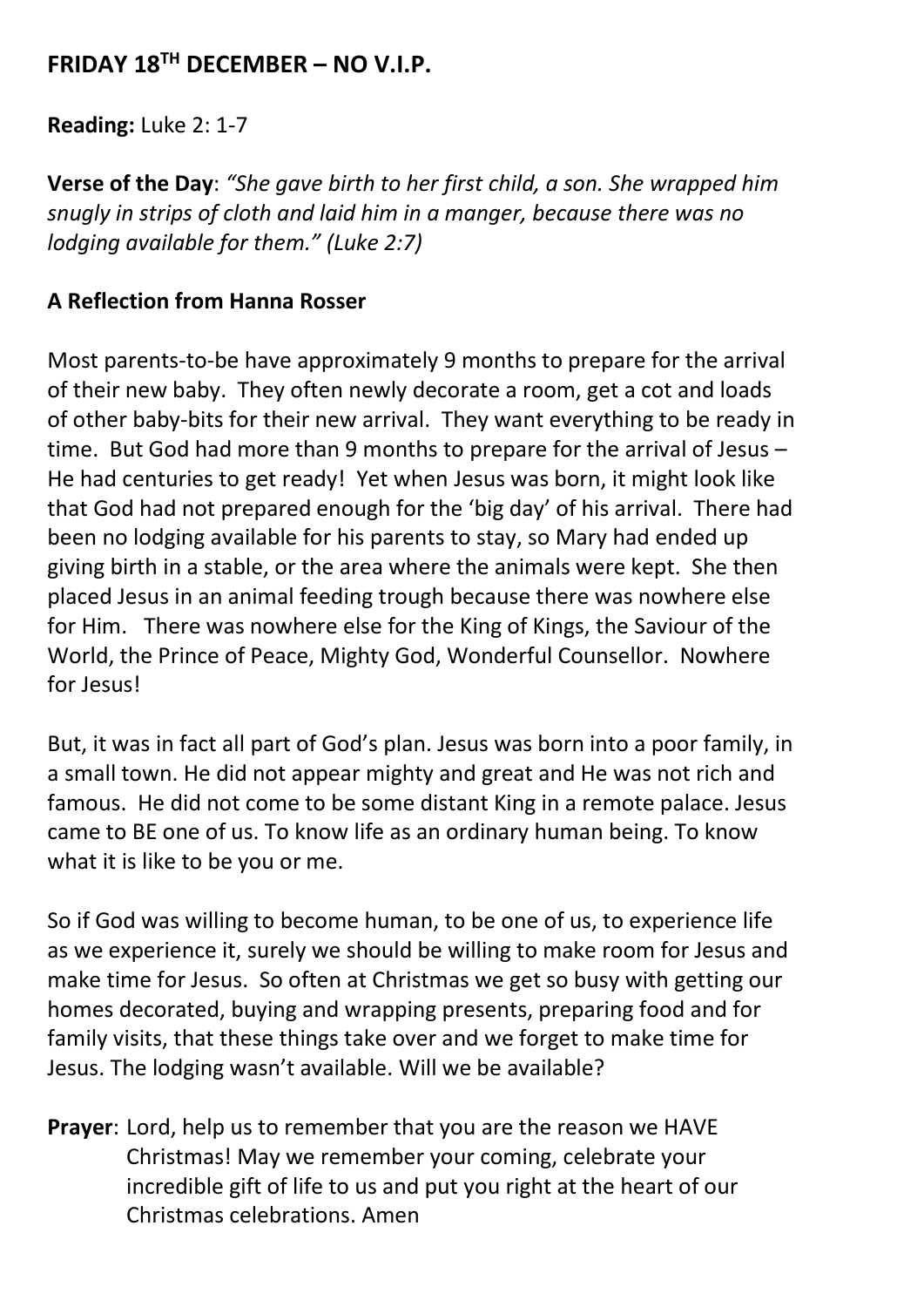### **SATURDAY 19TH DECEMBER – DON'T BE AFRAID**

#### **Reading: Luke 2: 8-11**

**Verse of the Day:** *"Suddenly, an angel of the Lord appeared among them, and the radiance of the Lord's glory surrounded them. They were terrified, but the angel reassured them "Don't be afraid!" he said." (Luke 2:9)*

#### **A Reflection from Hanna Rosser**

Some people think the Bible is just a list of 'Do's & Don'ts', of rules or commands to be kept, but here we have a very reassuring 'Don't' – 'Don't be afraid!' I have to admit that if a whole bunch of angels woke me up in the middle of the night singing outside my bedroom window, I might be terrified too, just as those shepherds were!

Shepherds at that time were regarded as 'nobodies' – in fact the sheep they looked after were regarded as more important than the shepherds themselves. But God chose them to be the first ones to receive the greatest news of all time! They didn't know it was the first Christmas, that the Saviour of the world had been born. And so they receive these comforting words –'Don't be afraid!' – the most-often given command in the Bible.

I guess most of us have times when we're afraid, or at least 'worried', when we're uncertain or confused, times when we can't sleep and are lying awake trying to make sense of things going on in our lives. But be reassured that God promises to be with us and to never leave us - as it says in Joshua 1:9 "*Be strong and courageous. Do not be frightened, and do not be dismayed, for the Lord your God is with you wherever you go."*

**Prayer:** Lord, help us when we are afraid, whether it is suddenly - like the shepherds, or when we have times when those thoughts and fears that are never far away. Help us to know that you are with us and will never let us go! Amen.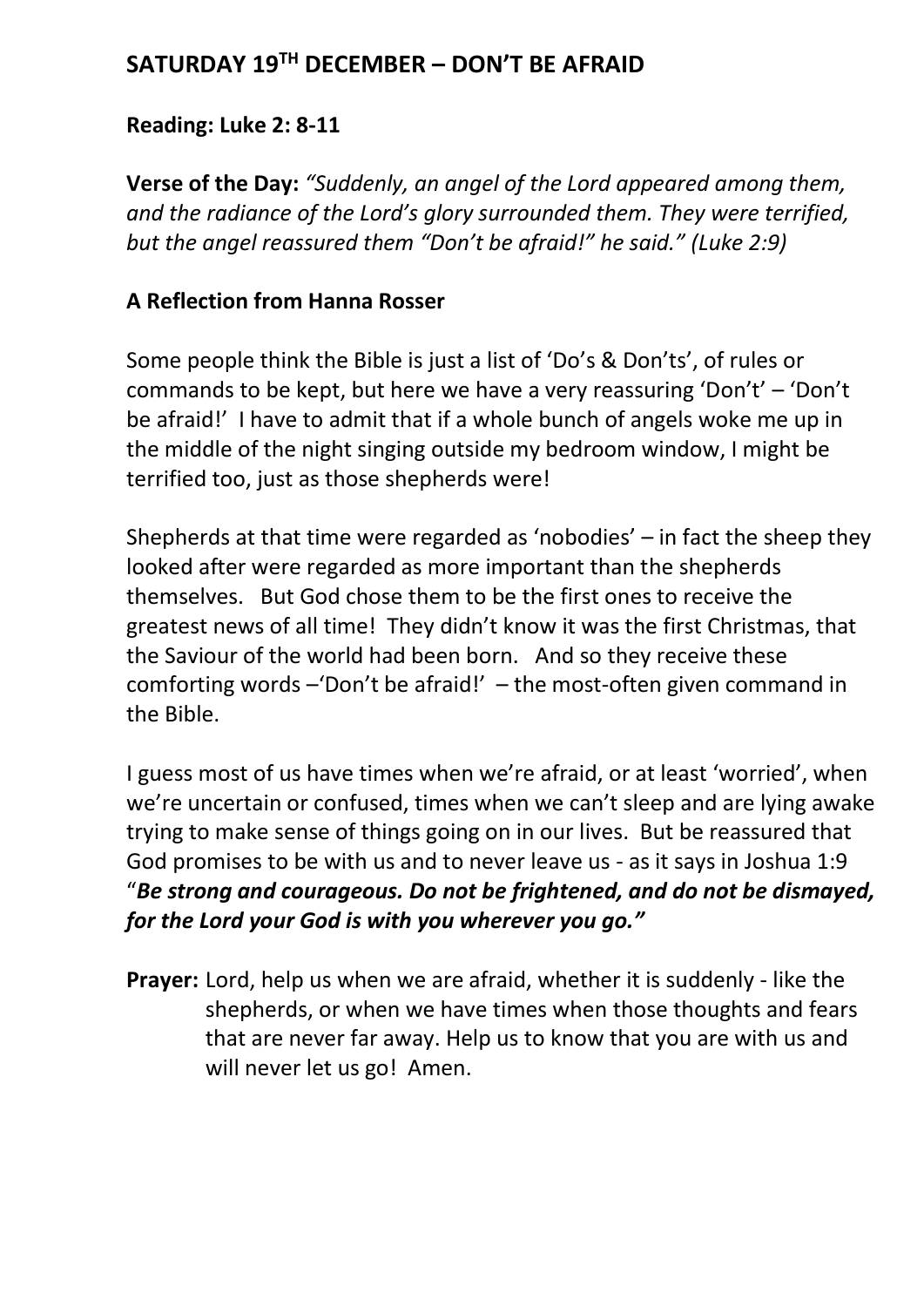### **SUNDAY 20TH DECEMBER – LET'S GO!**

**Reading:** Luke 2: 12-15

**Verse of the Day:** *"Let's go to Bethlehem! Let's see this thing that has happened, which the Lord has told us about." (Luke 2:15)*

#### **A Reflection from Hanna Rosser**

The shepherds have received the Good News, they've been amazed by the sight and singing of 'a vast host of others – the armies of heaven - praising God'. Once the angels had gone to heaven, they were desperate to see 'this thing that has happened' for themselves. They didn't just sit on the hillside and say 'That was nice, let's just stay here and talk about it amongst ourselves'. No, they said 'Let's Go!' – they were determined to find out as soon as possible for themselves whether what they had been told was true.

Sometimes when we hear that an incident has happened nearby, we might rush out to see what's happened or check social media on our phones for updates. This happened to us earlier this year when a helicopter kept circling around just as we had gone to bed. We couldn't get to sleep because of the noise of the helicopter, so we looked outside to see what was happening. We saw the helicopter circling; then we saw the arrival of the police. We then checked social media on our phones – to find out that the police (and police helicopter) were looking for an elderly resident who had gone missing. Eventually he was found – the news came through on social media - and the police and police helicopter left, and we were finally able to go to sleep!

So, as we look at the Christmas story once again, do we just think: 'yes, I know this story, I know all **about** the birth of Jesus because someone's told me and I've heard it before' or do we think: 'Let's go and find Jesus ourselves – let's go and find him and get to **know him**, not just 'about' him.

**Prayer:** Dear God, help me to seek and to see you and Jesus this Christmas time. Help me to come to know you more personally, so that I don't just know 'about' you, but so that I know you more personally as my friend and Saviour. Help me to show you to others. Amen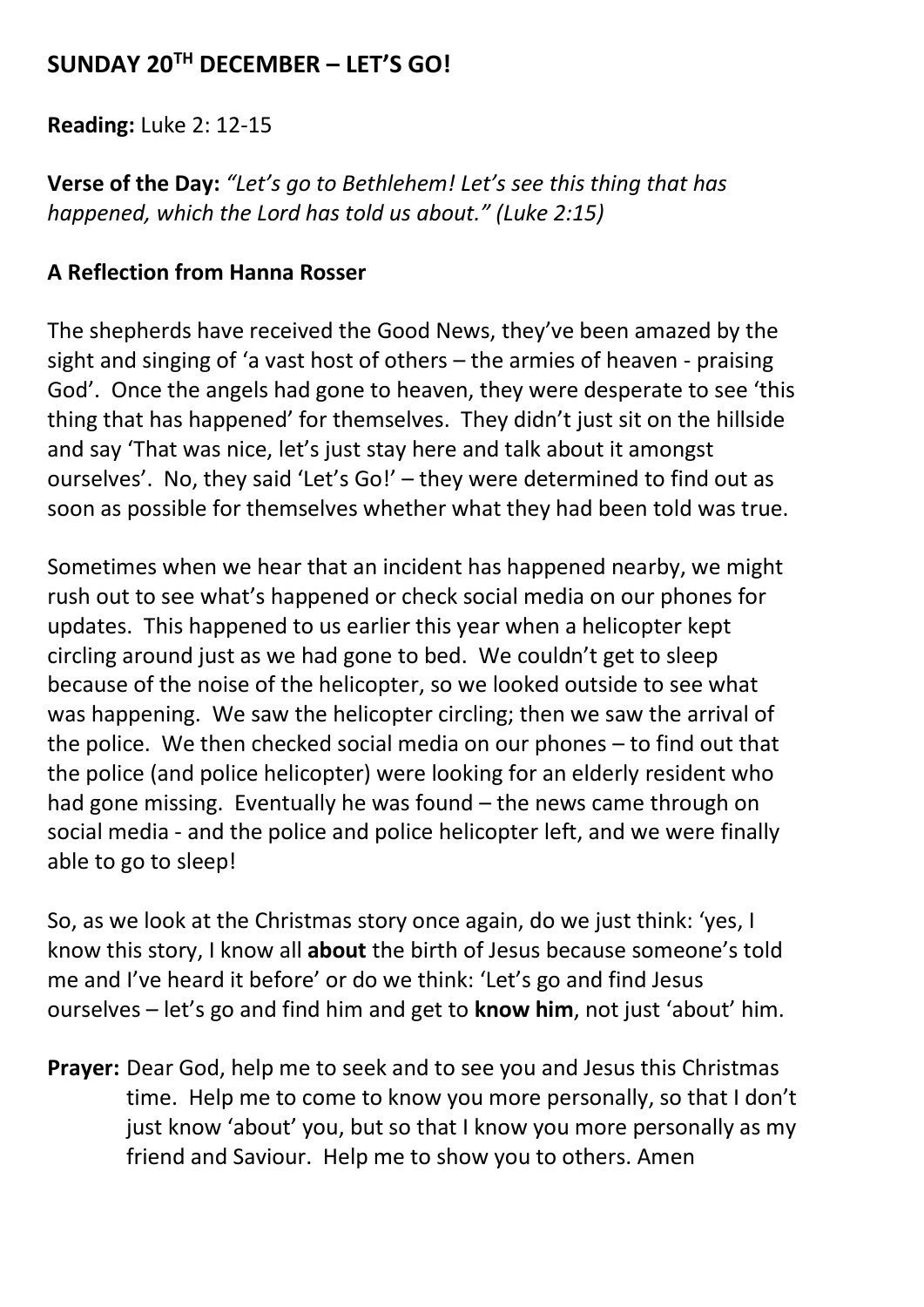# **MONDAY 21ST DECEMBER – FOLLOW THAT STAR!**

**Reading:** Matthew 2: 1-6

**Verse of the Day:** *"Where is the newborn King of the Jews? We saw his star as it rose, and we have come to worship him." (Matthew 2:2)*

### **A Reflection from Bryan Knapp**

Our two sons used to own a book entitled 'Where's Wally'? It was book that contained very detailed illustrations of familiar Bible stories, the feeding of the five thousand, Jesus triumphant entry into Jerusalem. In these illustrations was drawn a young man with a bobble hat and stripped tshirt called Wally. The idea of the book was to hunt for Wally in the crowd whilst taking in the detail of the story.

In the commercialism and family traditions of decorating trees, hanging decorations, wrapping presents, and stocking the cupboard for every eventuality, it easy to forget the reason for the season. To ask the question "where is Jesus?

The wisemen had embarked on a journey of discovery. They had responded to the sighting of an unfamiliar star in the sky, and they decided to follow it. They knew it meant something special, but when they left home, I don't think they knew what, or where, it was going to lead. It was only as they embarked on the journey that the jigsaw puzzle pieces fell into place.

The writer of the Hebrews put it like this: "*Now faith is confidence in what we hope for and assurance about what we do not see." (Hebrews* 11:1). How will you show your faith this Christmas time to those around you? What steps will you take not knowing how it will work out? Have confidence that when we step out for God it never returns empty?

**Prayer:** Dear God, help us not to just watch from side-lines or be so familiar with the story that we don't pay attention, we don't follow the star and we don't worship. Help us to follow and worship you this Christmas time and share our faith with others. Amen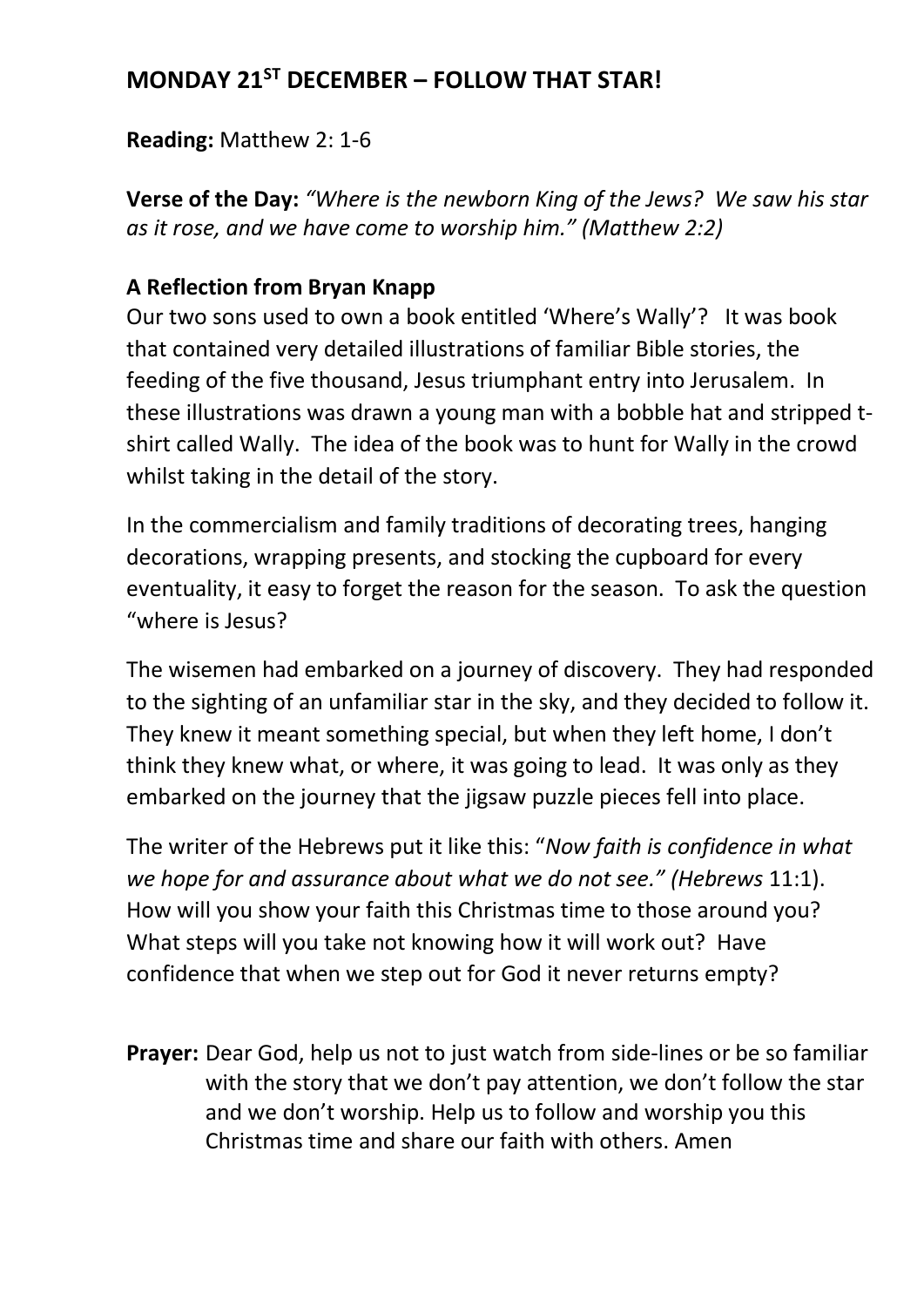## **TUESDAY 22ND DECEMBER – NOT TOO LATE!**

**Reading:** Matthew 2: 7-12

**Verse of the Day:** *"They entered the house and saw the child with his mother." (Matthew 2:11a)*

#### **A Reflection from Bryan Knapp**

I am sure this year you have received many Christmas cards with pictures of Mary tending the baby Jesus in a stable surrounded by animals and halos. But look at the verse "they entered the **house**…" Hang on I hear you say I thought Jesus was born in a stable, because there was no room in the inn? Now we are in a house – confusing!

Timelines in the Bible are hard to display, other than by the annual ceremonies in the Jewish calendar that are sometimes mentioned. The situation here is that Jesus may well have been born within a home setting that contained provision for livestock, common in  $1<sup>st</sup>$  C Palestine. And /or the visit of the Magi happened much later to the visitation of the shepherds on the night of Jesus' birth.

This year we have all missed entering or welcoming other people into our homes, whether family or friends. These times of lockdown and isolation have put an invisible barrier between us all. A barrier that has conjured fear, uncertainty, and hesitation.

This verse for me offers a snapshot of the intimacy of mother and child, similar to Mary 'pondering her thoughts'. It suggests a time of quiet intimacy, alone, just mother and child. In the quietness of our homes this Christmas, let us remember that we celebrate the coming of Immanuel - 'God with Us'. Find the time and space this season to be intimate with God.

**Prayer:** Dear God, help us to be patient when we have to wait for things. Help us not to waste the good things you have given us. Help us to find the time and space to be quiet and intimate with you and help us to worship you – God with Us! Amen.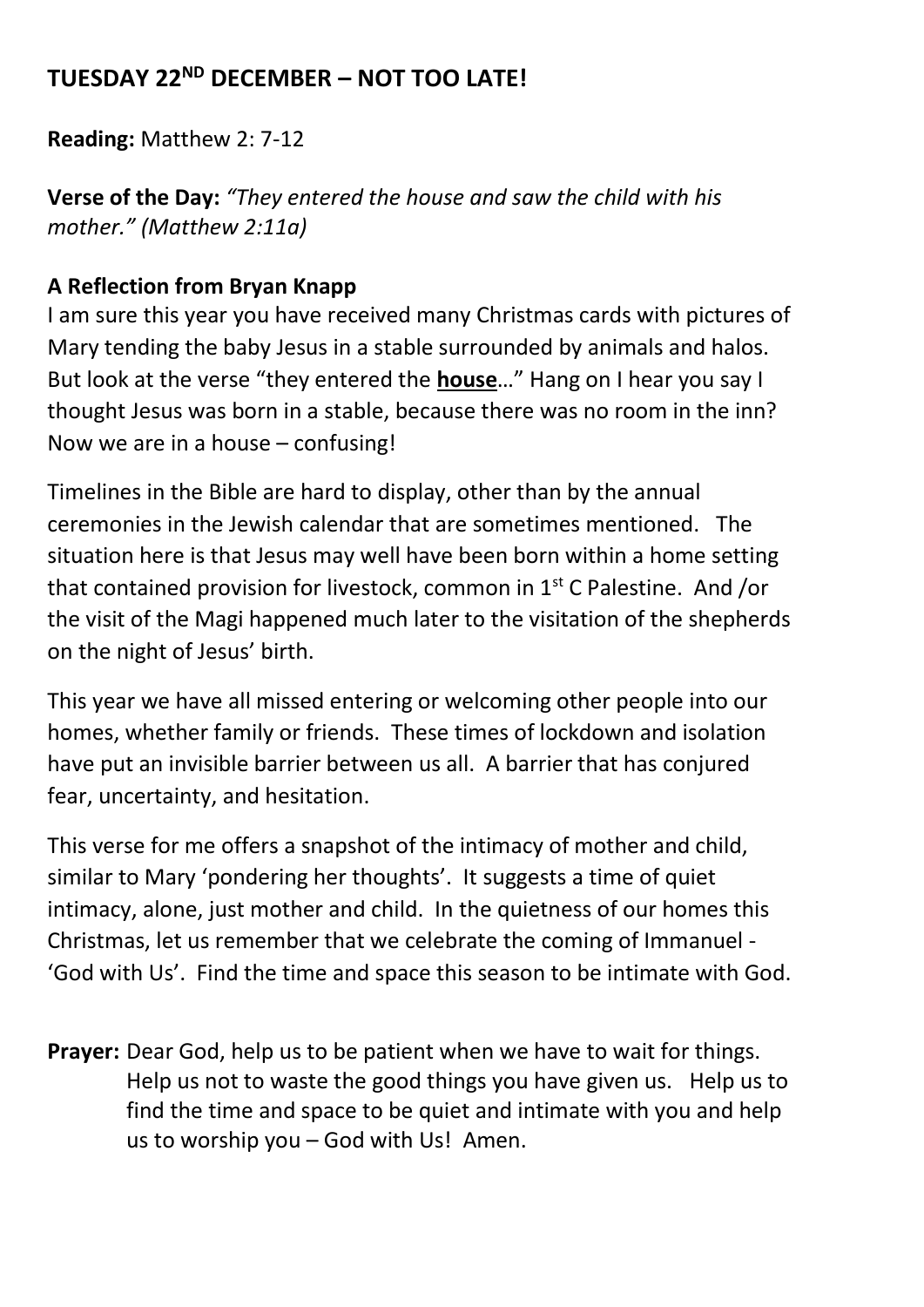# **WEDNESDAY 23RD DECEMBER - STRANGE GIFTS**

**Reading**: Matthew 2: 7-12

**Verse of the Day:** *"Then they opened their treasure chests and gave him gifts of gold, frankincense and myrrh." (Matthew 2: 11b)*

#### **A Reflection from Bryan Knapp**

Back in November we asked our sons what would you like for Christmas? Due now to maturity of age they didn't come out with a long list of this and that gadget as seen on the TV. Instead they asked for time to think about what they might like, and their suggestions eventually came with thoughts of enriching their lives!

When those wisemen turned up in Bethlehem with gifts for the infant Jesus, they seemed to know instinctively what to offer. Knowing the star was something special they packed gifts with meaning for whoever or whatever they found at the end of their journey. **Gold** – for a King who would usher in the reality of God's Kingdom of love. **Frankincense** - a resin commonly found in the middle east and used by priests in worship and to signify our prayers. **Myrrh** - a resin used for medicinal purpose with healing properties and for the anointing of the dead.

In her poem 'In the bleak mid-winter' Christine Rossetti asks the question "What can I give Him, poor as I am? If I were a shepherd, I would bring a lamb; If I were a Wise Man, I would do my part; Yet what I can I give Him: give my heart." This Christmas reflect on what it means to give God our heart. Maybe it's in the words Jesus used when he said "'Love the Lord your God with all your heart and with all your soul and with all your mind and your neighbour as yourself.' This Christmas look for a gift that truly enriches your life.

**Prayer:** Dear Jesus, help us to offer ourselves as a gift to you. Help us to give you our thoughts, words and actions. May the gift of our lives be like a star that points others to the light of your love. Amen.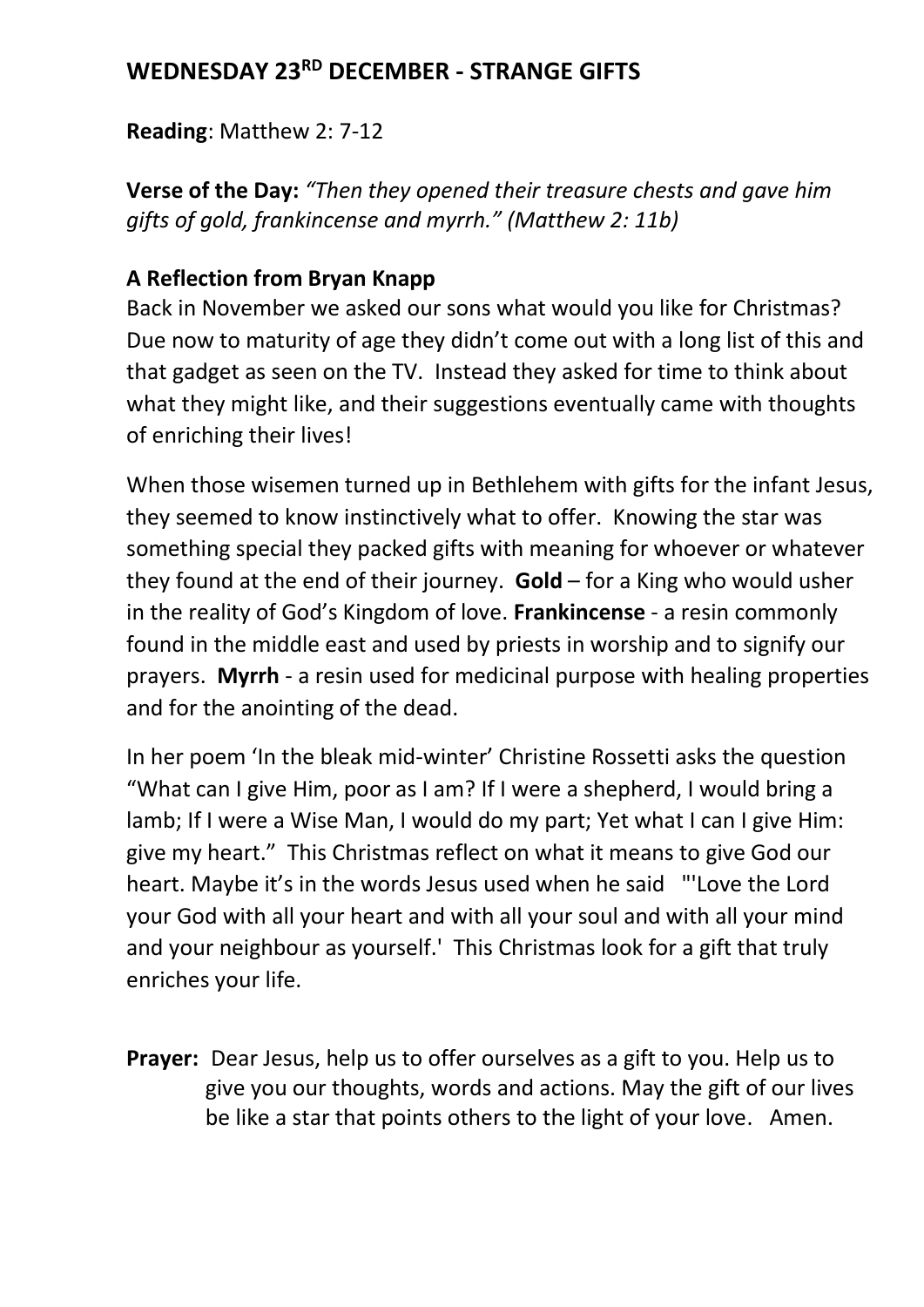## **THURSDAY 24TH DECEMBER – WORD MADE FLESH**

**Reading:** John 1: 14-18

**Verse of the Day: "***So, the Word became human and made his home among us. He was full of unfailing love and faithfulness. And we have seen his glory, the glory of the Father's one and only Son." (John 1:14)*

### **A Reflection from Bryan Knapp**

The other day whilst visiting my mother I bumped into someone I had known since childhood. When I had taken my mask off and at a social distance the person said to me 'you're looking more and more like your father'. Well I wasn't sure how to take that. After all my dad was old, had been losing his hair for many years and …. Oh yes, I see. The person of course meant it as a compliment, and I do hope that something of my father's character, wisdom and outlook on life is also mine.

When St John put pen to paper to share with his readership his own firsthand experience of Jesus, he used the Greek term, *logos* or **Word** in English. In our modern age it is said that we have become consumers of information, rather than knowledge. So for instance information tells us that that sea levels are rising, whereas knowledge tells us what might be the causes, and how we can reduce it.

John describes Jesus as God's Word made flesh. In the story of creation God speaks, and from his spoken word brings forth life. In other words, it makes things happen. The Christian life is not just a set of teachings to be believed, or a set of practices to be developed in church on a Sunday. Our words are to bring life to others, and make things happen, as we allow God's Word to be living and active in our lives.

**Prayer:** Thank you Jesus for become one of us – word made flesh. We thank you for your unfailing love and faithfulness and for dying for us on the cross. As we celebrate Christmas and your coming, help us to remember Easter too and the gift of your life that brings us home to a place of goodness with God. Amen.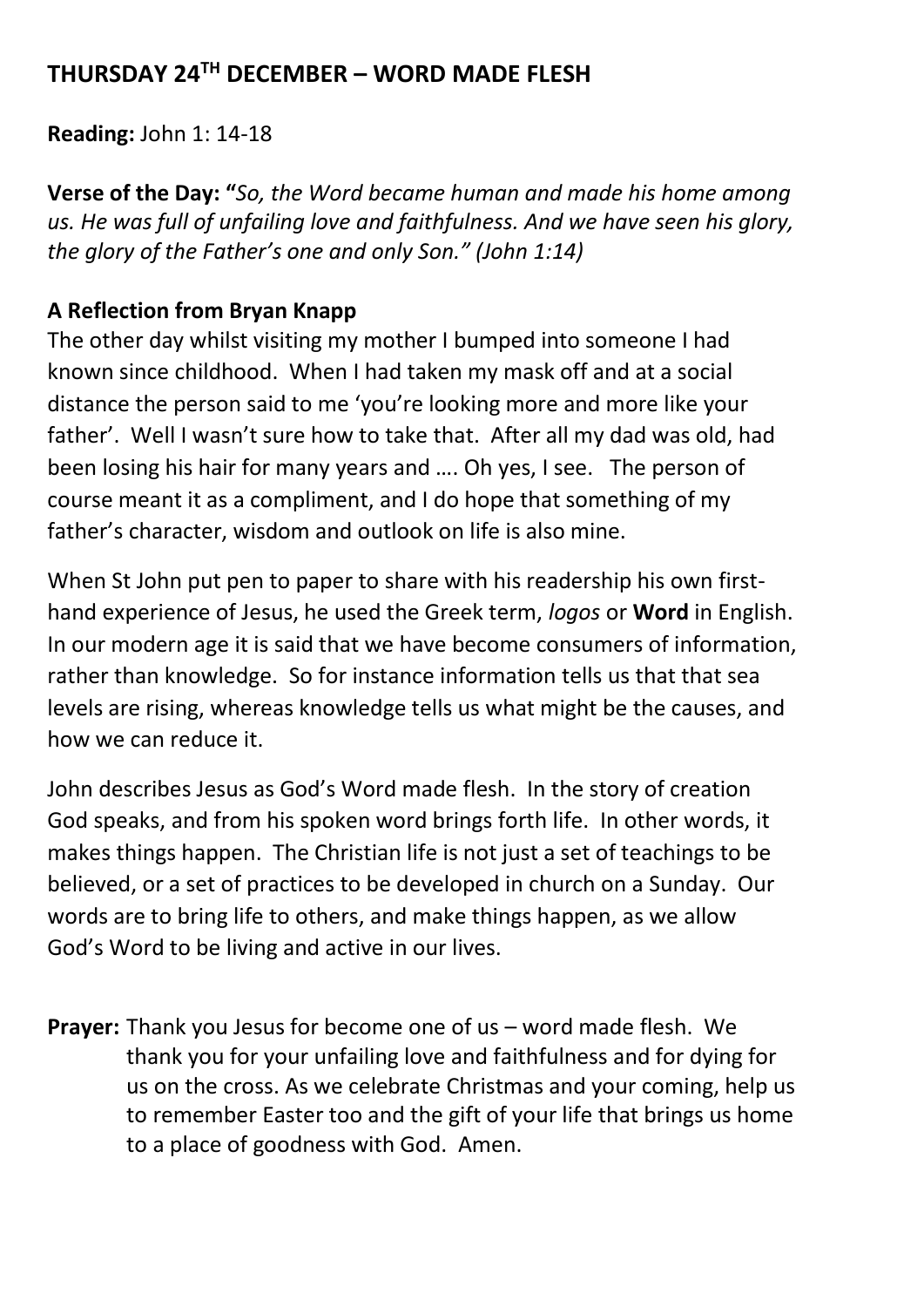# **FRIDAY 25TH DECEMBER – PASS IT ON!**

**Reading:** Luke 2: 15-18

**Verse of the Day:** *"After seeing him, the shepherds told everyone what had happened and what the angel had sad to them about this child."* 

### **A Reflection from Bryan Knapp**

Last year Matthew our son trained hard for the Bristol half marathon**.**  Having come in at a reasonable time (it was after all his first run) the following day he decided that would be his first and last ever run.

Today we have reached our goal of Christmas Day and I hope that you manage to have a very blessed Christmas with or without friends and family. But I hope that the journey we have been on, the training we have offered over the season of Advent will encourage you to carry on developing your faith into the New Year and beyond.

The story of the shepherds is a story of those on the margins of society being offered front row seats in the new work of God. God invited those who were not trained orators, theologians, counsellors, evangelists, strategists or church planters to share with others what they had experienced. They just told their story, of what they had experienced.

Let me encourage you to think about what you have experienced of God in this Advent season and in this past year. I hope it is a story of faithfulness, of love, of a sense of God's presence at times of loneliness and uncertainty. Like so many, people are looking for faith to work and if we can share our story and our experience, those are as powerful and meaningful as any other words. Do not let your experiences go to waste and keep on shaping your story of faith as you go deeper into God each day.

**Prayer:** Dear God thank you for the amazing gift of Jesus! Help us not to keep Him to ourselves - but be so excited that everyone around us knows that Jesus is born, Jesus is here, Jesus has come! Amen.